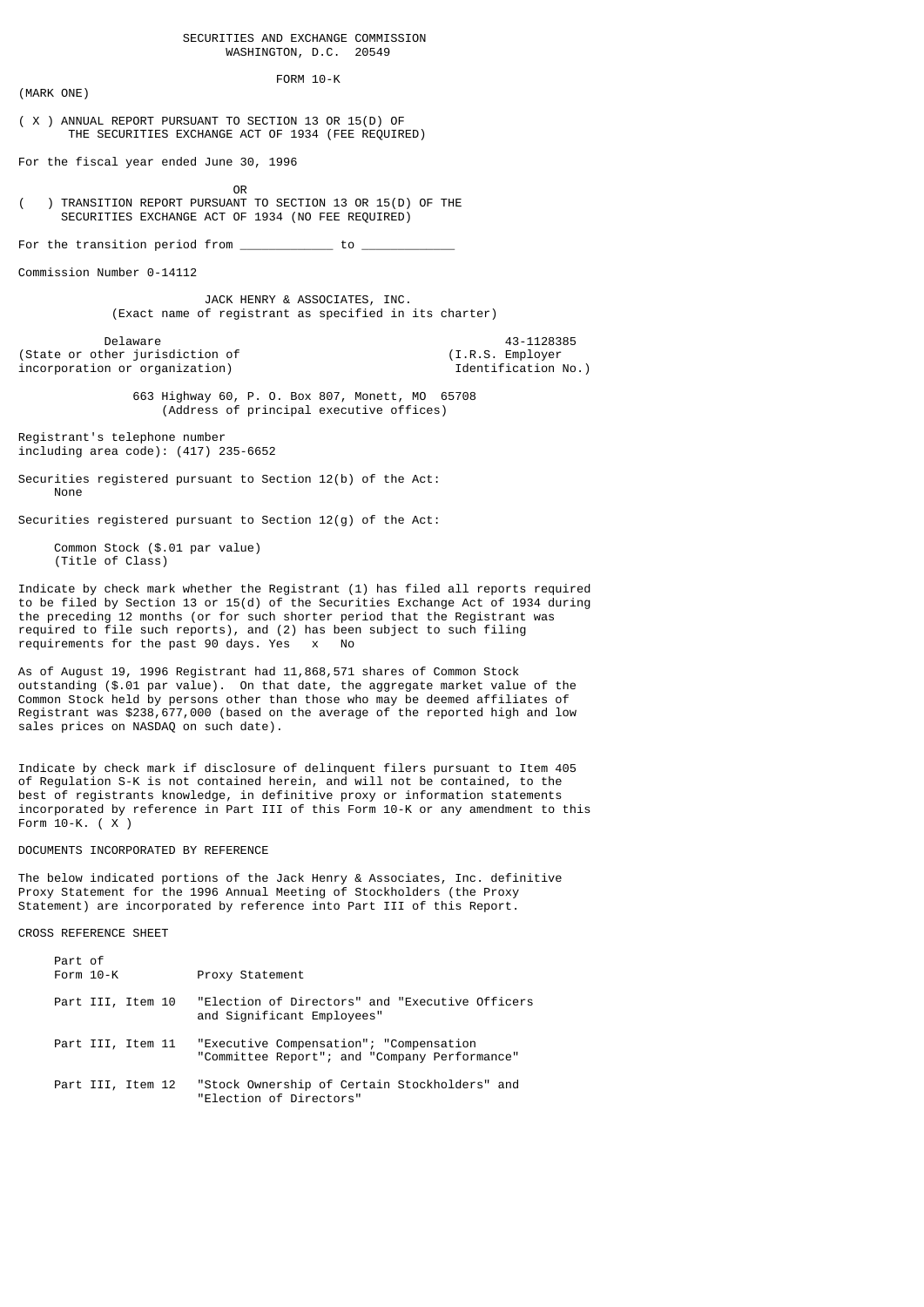PART I<br>Item 1. **Business** 

INTEGRATED BANKING SOFTWARE SYSTEMS

OVERVIEW Jack Henry & Associates, Inc. (JHA or the Company) provides integrated computer systems for in-house and service bureau data processing to banks and other financial institutions. JHA has developed several banking applications software systems which it markets, along with the computer hardware, to financial institutions throughout the United States and overseas. JHA also performs data conversion, software installation and software customization for the implementation of its systems, and provides continuing customer maintenance/support services after the systems are installed.

MARKETS AND COMPETITION JHA's primary market consists of the approximately 12,100 commercial banks and other financial institutions in the United States with less than \$10 billion in total assets. Community banks and other financial institutions (assets under \$250 million) account for approximately 12,000 of

that number. The population of community banks decreased by 3% in 1995. In 1995, statistics reported in Automation in Banking 1996 showed that financial institutions spent approximately \$22 billion on hardware, software, services and telecommunications. In-house vendors have 53% of the commercial banks as customers. Centralized off-site service bureaus provide data processing for 42% of those banks, down from two-thirds in the mid 80's. Many organizations provide data processing to banks through a service bureau approach. Some service bureaus are affiliated with large financial institutions which may have other relationships with potential bank customers, but this is less prevalent than in the past. Typically, a bank which is making a data processing decision will consider both service bureau and in-house alternatives.

Of the small-to-midsize banks with in-house installations, 46% utilize IBM hardware. Unisys Corporation and NCR have 21% each. All other vendors are well under 10% shares of the in-house community bank market. In 1995, five of the top ten software providers in this market, ranked by number of installed customers, utilized IBM hardware. According to that survey, JHA had the most installed customers (approximately 1240 at 12-31-95) of the IBM providers. Only one other software provider had a larger customer base than JHA. Although the top ten software providers accounted for about 90% of in-house systems installed, the study identified 23 other software vendors in this arena. That number has been declining in recent years.

JHA believes that the primary competitive factors in software selection are comprehensiveness of applications, features and functions, flexibility and ease of use, customer support, references of existing customers, and hardware preferences and pricing. The price of the software and the related services is also a significant competitive factor which may be determinative, particularly for smaller banks. Management believes that JHA's results and the size of its customer base indicate that JHA generally compares favorably in the competitive factors. However, the in-house banking software industry contains several such companies, based upon the size of their respective customer bases. Half of the most successful competitors utilize IBM hardware.

PRODUCTS AND SERVICES JHA's business and operations include three major categories which are software and installation, maintenance/support and hardware. Software includes the development and licensing of applications software systems and the conversion, installation and customization services required for the customers installation of the systems. Maintenance/support consists of the ongoing services to assist the customer in operating the systems and to modify and update the software to meet changes in banking. Hardware relates to the sale (often referred to as remarketing) of both the computer equipment and the equipment maintenance on which the JHA software systems operate. Also, included in hardware is the resale of forms and supplies. The following table

illustrates the significance of each of these three areas, expressed as a percentage of total revenues: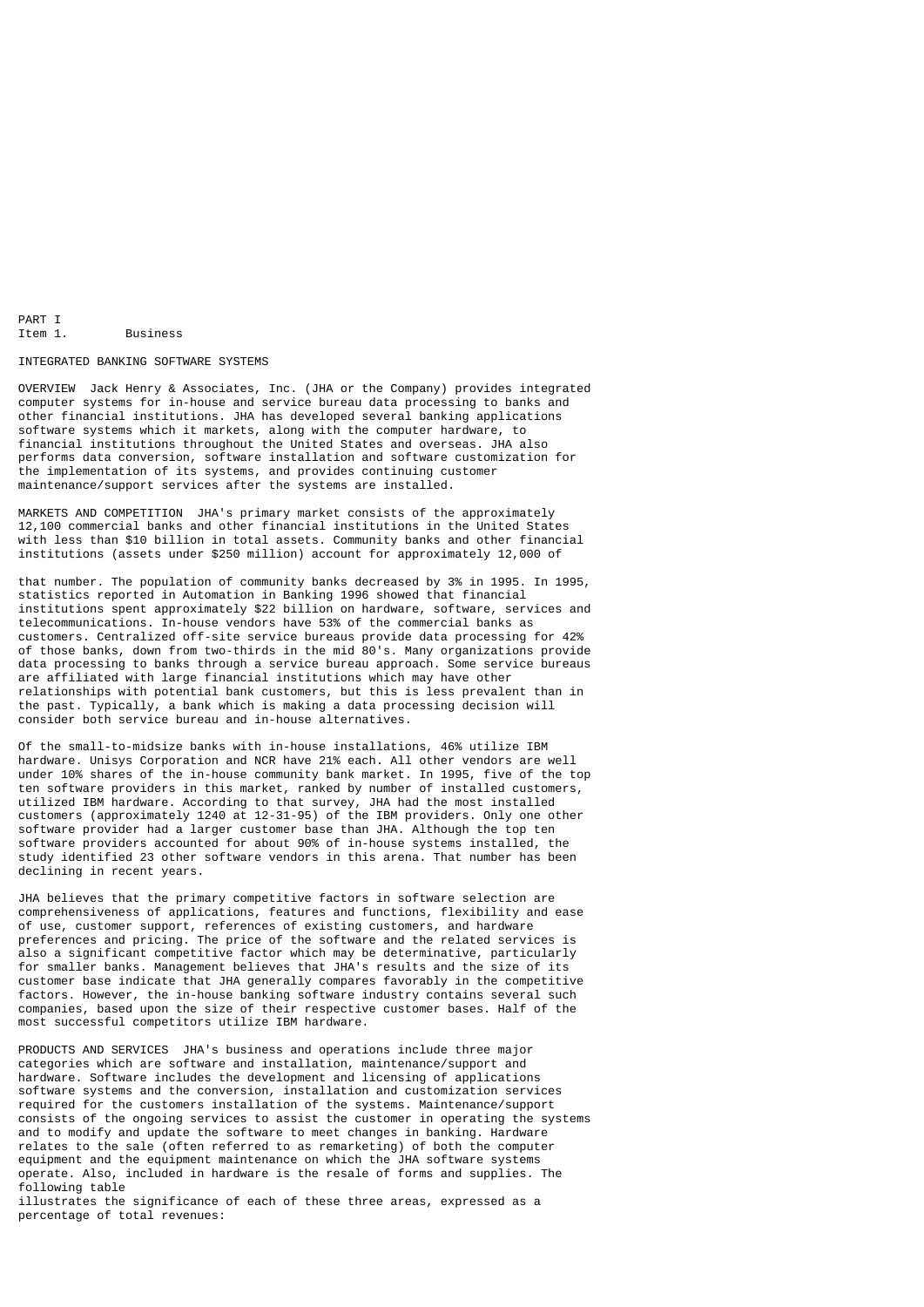|                                 | Year Ended June 30, |            |            |  |
|---------------------------------|---------------------|------------|------------|--|
|                                 | 1996                | 1995       | 1994       |  |
| Software and installation       | 27%                 | 33%        | 34%        |  |
| Maintenance/Support<br>Hardware | 33%<br>40%          | 23%<br>44% | 18%<br>48% |  |
| Total Revenues                  | 100%                | 100%       | 100%       |  |

JHA's primary banking software systems are CIF 20/20(TM) and the Silverlake System(R). CIF 20/20 is the latest version of a series of systems that has evolved from JHA's original system which was first installed in 1977. It is written using RPG/400 to take advantage of the relational data base features and functions of the IBM AS/400(TM). CIF/36, CIF/34 and CIF/32 are all predecessors of this software system, which ran on IBM System 36, 34 and 32 hardware. CIF 20/20 operates on IBM AS/400 and IBM System 36 hardware and is designed primarily for financial institutions with total assets ranging up to \$300 million. The Silverlake System was developed (rather than having been migrated from equipment with other architecture) by JHA in 1986 and 1987 to take advantage of the relational data base characteristics of IBM System 38 and AS/400 hardware. It is designed generally for somewhat larger banks than CIF 20/20 and multi-bank groups ranging up to \$10 billion in total assets. The computer equipment now being offered extends this system into the low end of the large bank arena, previously limited to mainframe computer systems. JHA is one of the few vendors that offers all its new customers truly native software products for use on the AS/400.

Each of the systems consists of several, fully integrated, applications software modules, such as Deposits, Loans, and General Ledger, and the Customer Information File (which is a centralized file containing customer data for all applications). The systems make extensive use of parameters established by the customer. The systems can be interfaced with (connected to) a variety of peripheral devices used in bank operations including teller machines, on-line teller terminals and magnetic character readers. JHA software is designed to provide maximum flexibility in meeting a banks data processing requirements within a single system, minimizing data entry.

JHA devotes significant effort and expense to develop and continually upgrade and enhance its software. Upgrades and enhancement efforts are directed primarily through prioritized lists prepared by its national users organization and in response to changes in the banking environment. Bank regulation, by federal and state banking agencies, has a significant impact on JHA's software since JHA must maintain its systems in compliance with those regulations. JHA's research and development expenditures were \$2,047,000, \$1,264,000 and \$914,000 in FY 96, 95 and 94, respectively. Portions of the expenditures are required to be capitalized when incurred and then amortized to expense in subsequent periods. Including the effect of this amortization, the amount of research and development costs charged to expense in those years is \$1,775,000, \$1,114,000 and \$952,000, respectively.

The Company licenses CIF 20/20 and the Silverlake System under standard license agreements which provide the customer with a fully-paid, nonexclusive, nontransferable right to use the software for a term of 25 years on a single computer and for a single financial institution location upon payment of the license fee. Generally, license fees are payable 25% upon execution of a license agreement, 65% upon delivery of the software, and the balance at the installation of the last application module. The Company provides a limited warranty for its unmodified software for a period of 60 days from delivery. Under the warranty, the Company will correct any program errors at no additional charge to the customer.

JHA claims a proprietary interest in its software programs, documentation, methodology and know-how. It also utilizes copyright protection, trademark registration, trade secret laws and contract restrictions to protect its interest in these products.

JHA also provides data conversion and software installation services to assist its customers in implementing their JHA software system. JHA provides these services on an hourly or a fixed-fee basis, depending on the customers preference. After a customer installation is complete, the customer is

encouraged (but not required) to contract with JHA for software maintenance/support. These services, which are provided for an annual fee include updates of the software to meet regulatory requirements and telephone support to assist the customer in operating the system. JHA also offers maintenance services for hardware, providing customers who have contracted for this service with one-call system support covering hardware, system software and applications software. The hardware maintenance contract is between JHA and its customer. The actual hardware maintenance is performed by the hardware manufacturer under a contract between the manufacturer and JHA.

JHA also offers emergency facilities backup to its CIF 20/20 customers using its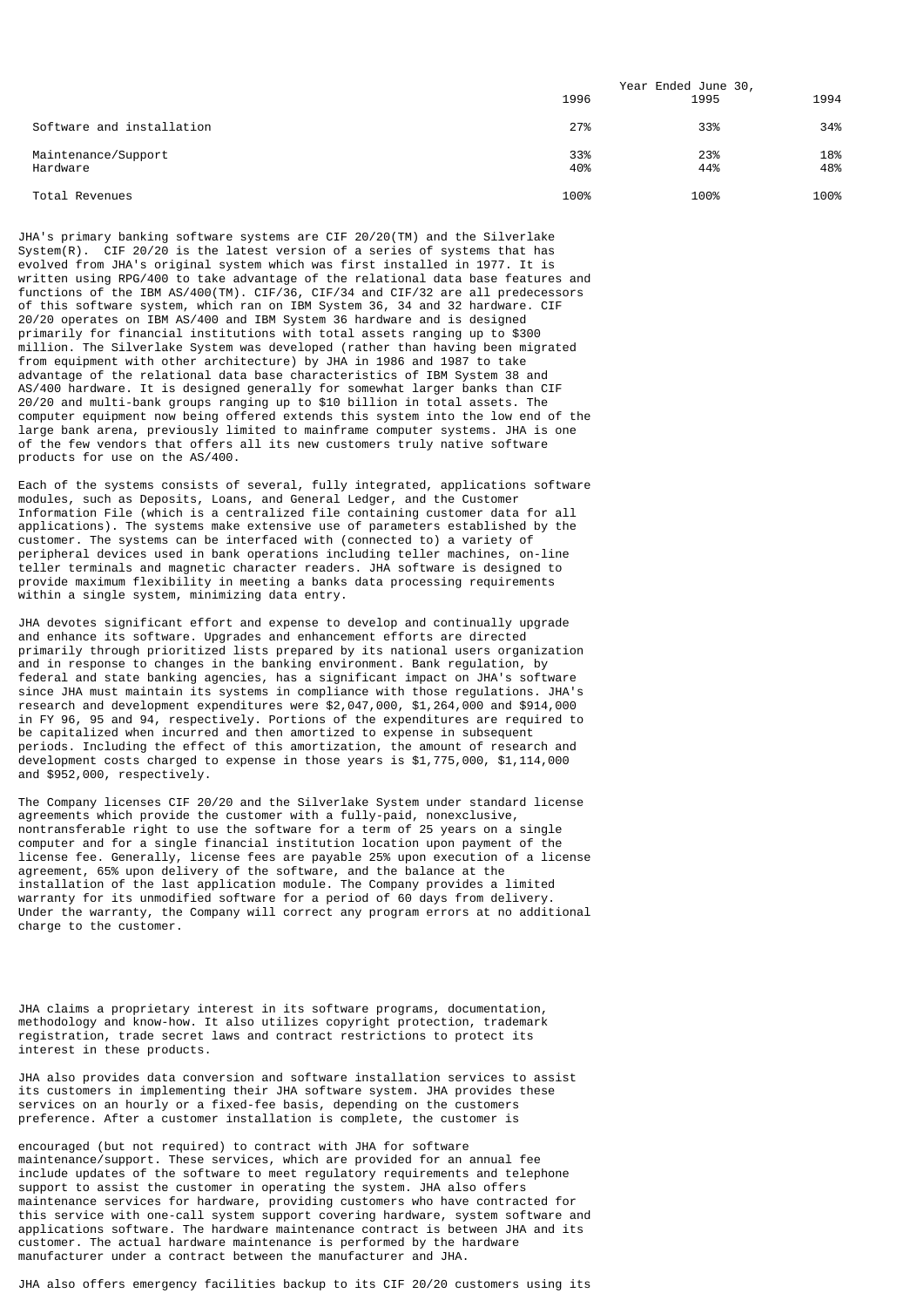Bank Business Recovery Services (BBRS). The Company has multiple facilities containing the computer equipment needed to provide bank data processing. In the unlikely event a subscribing bank declared an emergency, its personnel would bring the banks backup files and daily transactions to a JHA backup site and process the banks activity there.

Silverlake System(R) is a registered trademark of Jack Henry & Associates, Inc. CIF 20/20(TM) is a trademark of Jack Henry & Associates, Inc. AS/400(TM) is a trademark of International Business Machines Corporation.

Hardware manufacturers enter into marketing and other arrangements with software companies, such as JHA, because each depends upon the products of the other. These arrangements generally include financial incentives paid by the manufacturer to the software company. They may be structured as hardware commissions based upon hardware sold by the manufacturer in conjunction with the company's software or as a remarketer arrangement. A remarketer arrangement allows the software company to purchase hardware from the manufacturer at a discount and sell (remarket) it to customers along with the company's software. Remarketer arrangements usually require the software company to assume more of the marketing and customer contact responsibilities. The margin earned by a remarketer on hardware it sells is generally greater than the amounts received on commission-type arrangements. Remarketer arrangements are generally not exclusive. All of the major hardware manufacturers, except one, have more than one software company as remarketers of their hardware in the banking industry. Effective January 1, 1996, JHA renewed its industry remarketer (IR) agreement with IBM that has a two year term. The Company continues to operate under the IBM Business Partner marketing program.

The IR agreement allows JHA to sell IBM's newest mid-range computer system, the AS/400, along with its banking software system. It also allows JHA to provide upgraded and additional equipment to its existing IBM customers. IBM hardware maintenance will also continue to be offered to customers, providing one-call customer support service for hardware, system software and applications software support.

MARKETING JHA markets its products throughout the United States using sales representatives who are employed by and work directly for JHA. The Company offers both Silverlake System and CIF 20/20 through the efforts of its company sales representatives.

JHA's primary market is commercial banks. JHA has not devoted significant marketing and sales efforts to other financial institutions such as savings and loans or credit unions. JHA does have some savings and loan and savings bank customers, but most of them operate more like a commercial bank than a traditional thrift institution. With its current range of products, JHA systems are appropriate for all but the largest regional money center banks. Most of the sales effort and success has been in banks from \$2 million to \$2 billion in total assets.

BankVision, the Company's unit operating overseas, has installations in Colombia, Indonesia, the Caribbean and the Phillippines. The unit had continued operating at a loss, so, during the fourth quarter of FY 96 the Company decided

to pursue its options regarding BankVision. The continuing losses, the nature of the international markets it competed in, lack of sales success, and drain on management resources were some of the factors contributing to that decision. As of June 30, 1996, the Company recorded a charge to writedown BankVision's assets to its estimated net realizable value at such date.

JHA also has a few installations in the Caribbean and one in West Africa through the marketing efforts of its small foreign sales corporation, Jack Henry International Limited (JHI). JHI's international sales have historically accounted for substantially less than 5% of JHA's revenues.

The Company's backlog of business was \$21,027,000 at June 30, 1996. This was the largest backlog at any quarter end in JHA's history. Backlog at August 31, 1996, was \$18,507,869.

# OTHER INFORMATION

# SUBSIDIARIES

From July 1, 1993, through June 30, 1996, the Company has had the following subsidiaries and affiliates:

| Company<br>Jack Henry International,<br>Ltd. | Effective Dates<br>July '86 - Present | Percent Ownership<br>100% | Comments<br>Markets USA products outside<br>the U.S.                                        |
|----------------------------------------------|---------------------------------------|---------------------------|---------------------------------------------------------------------------------------------|
| Silverlake System<br>Sdn Bhd                 | June '89 - March '96                  | 25%                       | Marketed, installed, and sup-<br>ported the Asian Pacific Ver-<br>sion of Silverlake System |
| BankVision Software, Ltd.                    | August '93 - Present                  | 100%                      | Markets banking products<br>outside the U.S.                                                |
| CommLink Corp.                               | July '94 - Present                    | 100%                      | Markets ATM switching                                                                       |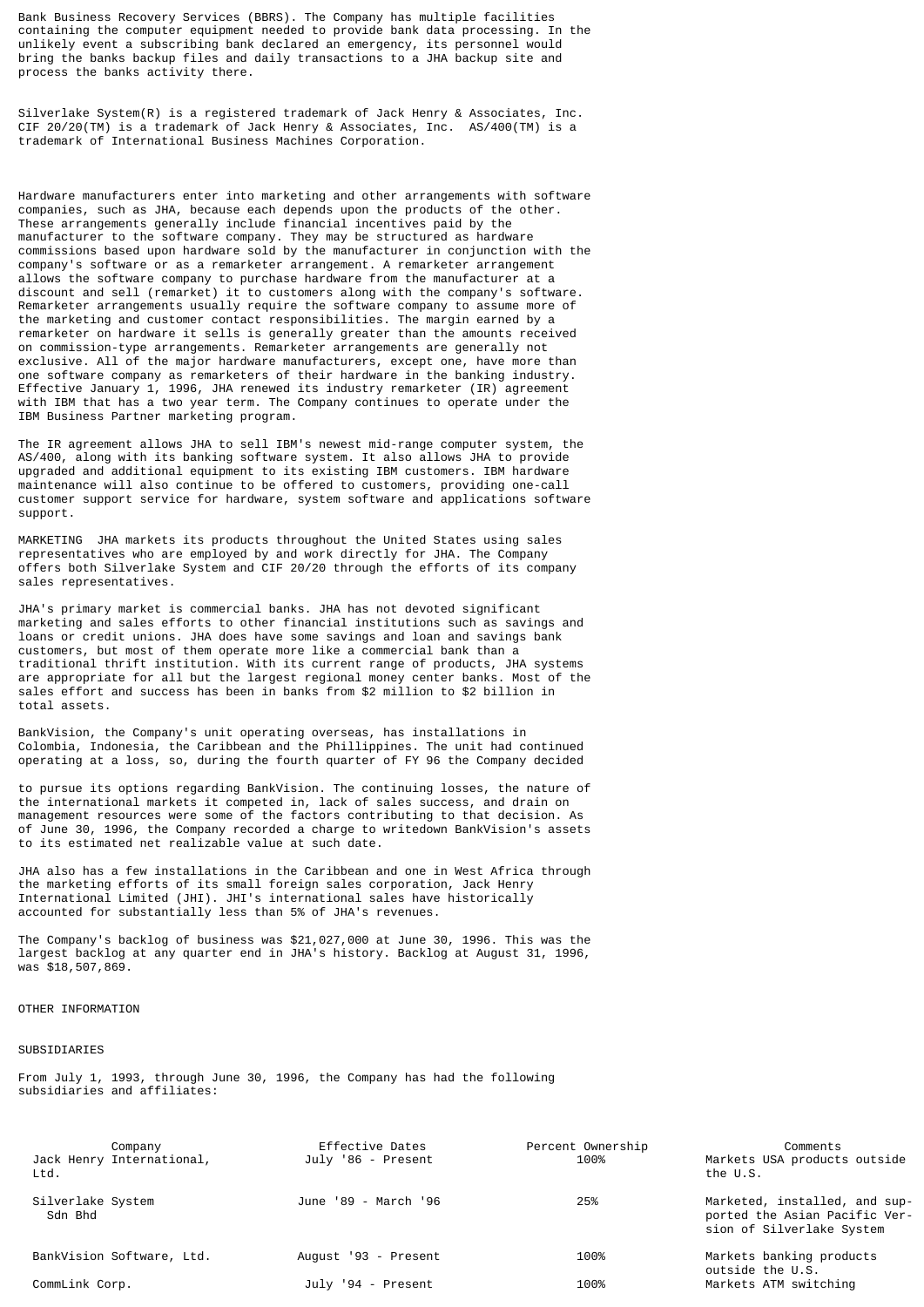| Liberty Software, Inc.    | June '95 - June '96      | 100% | Marketed Liberty syste<br>throughout the U.S. |
|---------------------------|--------------------------|------|-----------------------------------------------|
| Central Interchange, Inc. | September '95 - June '96 | 100% | Marketed ATM switching                        |

# products and services

products and services

# Corporate History

JHA was incorporated in Missouri in 1977 and was privately held until November 1985 when it sold 725,000 shares of its common stock to the public (along with 375,000 shares sold by stockholders). JHA also reincorporated in Delaware at that time. The Company became subject to periodic reporting and certain other requirements of the Securities Exchange Act of 1934 as a result of that initial public stock offering. The common stock was then qualified for quotation on the National Market System of the NASDAQ interdealer quotation system. The Company's stock symbol is JKHY.

A 50% stock dividend paid March 3, 1992, another 50% stock dividend paid March 8, 1993, and a 33 1/3% stock dividend paid March 10, 1994, combined with new shares issued under stock options exercised and shares issued to purchase businesses have increased the total number of shares of common stock outstanding to 11,868,571 as of August 19, 1996.

#### Employees

As of August 1, 1996, the Company had 332 full-time employees. The Company's employees are not covered by a collective bargaining agreement and there have been no labor-related work stoppages. The Company considers its employee relations to be good.

# Item 2. Properties

The Company owns approximately 52 acres located in the town of Monett, MO, on which it maintains four existing office buildings and a maintenance building. It also owns a building in Houston, TX, which houses its CommLink unit. The Company owns an office building in Angola, IN. All the office space owned totals 39,000 square feet.

The Company owns four aircraft which are utilized for business purposes. Many of the Company's customers are located in communities which do not have easily accessible commercial airline service. The Company uses its airplanes in connection with installation, maintenance and sales of its systems. Transportation costs for installation and other customer services are billed to the Company's customers. The Company leases property, which includes real estate, a hangar, and related facilities at the Monett, MO, municipal airport. In addition, JHA leases a smaller plane for shorter flights and fewer passengers.

Item 3. Legal Proceedings

None.

Item 4. Submission of Matters To A Vote of Security Holders

None.

## PART II

#### Item 5. Market for Registrants Common Equity and Related Stockholder Matters

The Company's common stock is traded in the over-the-counter market and is quoted on the NASDAQ - National Market System under the symbol JKHY. The following table shows the reported closing sales prices for the common stock during the last two fiscal years. Prices have been adjusted for stock dividends as appropriate.

| FISCAL 1996    |         |         |
|----------------|---------|---------|
|                | HIGH    | LOW     |
| First Quarter  | \$20.75 | \$14.25 |
| Second Quarter | 25.50   | 19.00   |
| Third Quarter  | 25.75   | 20.38   |
| Fourth Quarter | 34.75   | 24.38   |
| Fiscal 1995    |         |         |
|                | HIGH    | LOW     |
| First Quarter  | \$9.50  | \$7.50  |
| Second Quarter | 10.25   | 8.13    |
| Third Quarter  | 11.75   | 8.75    |
| Fourth Quarter | 15.25   | 10.00   |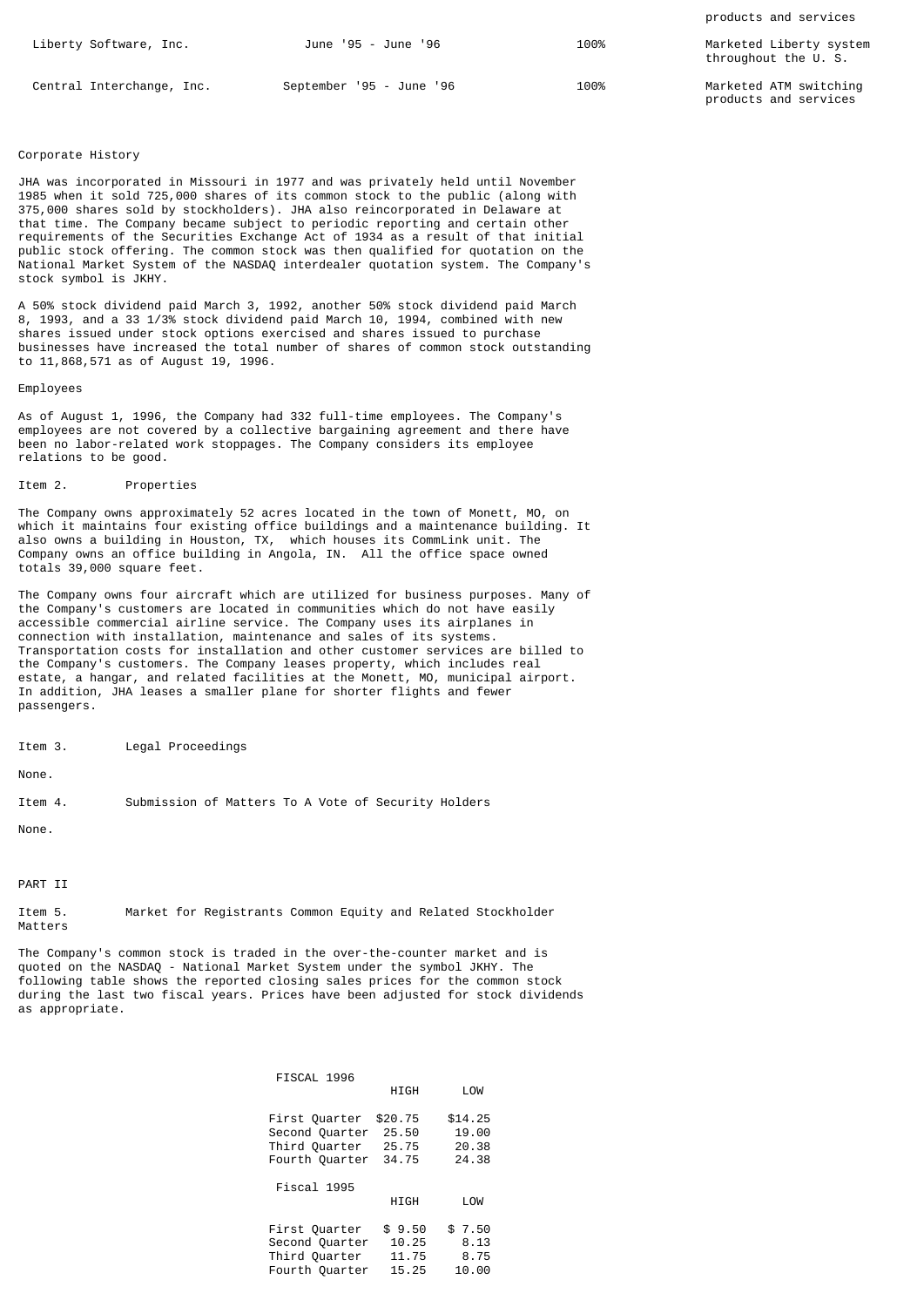The Company paid a 33 1/3% stock dividend on March 10, 1994. A cash dividend of \$.05 per share was paid May 27, 1994, September 23, 1994, and December 15, 1994.

Cash dividends of \$.0575 per share were paid March 15, 1995, May 26, 1995, September 22, 1995, and December 12, 1995. Cash dividends of \$.07 per share were paid March 14, 1996, and May 29, 1996. Further, a cash dividend of \$.07 per share was declared on August 27, 1996, payable September 24, 1996, to stockholders of record on September 9, 1996.

The Company established a practice of paying quarterly dividends at the end of FY 1990. Payment of dividends will continue to be at the discretion of the Board of Directors and will depend, among other factors, upon the earnings, capital requirements, and operating and financial condition of the Company. The Company does not foresee any changes in its dividend practices in the immediate future.

As of August 27, 1996, there were 5,084 holders of the Company's common stock.

## ITEM 6. SELECTED FINANCIAL DATA

## Selected Financial Information (In Thousands, Except Per Share Information)

|                                                                                                                       |             |                          | YEAR ENDED JUNE 30,      |                        |           |
|-----------------------------------------------------------------------------------------------------------------------|-------------|--------------------------|--------------------------|------------------------|-----------|
| INCOME STATEMENT DATA                                                                                                 | 1996        | 1995                     | 1994                     | 1993                   | 1992      |
| Gross revenue (1)                                                                                                     | \$67,558    | \$46,124                 | \$38,390                 | \$32,589               | \$23,896  |
| Income from continuing operations<br>Income(loss) from discontinued operations<br>(net of applicable income taxes)(2) | \$12,268    | \$7,978                  | \$6,259                  | \$5,272                | \$3,892   |
|                                                                                                                       | \$(2,620)   |                          | $\overline{\phantom{a}}$ | \$<br>101              | \$<br>67  |
| Extraordinary income from Unisys settle-<br>ment                                                                      |             |                          |                          | \$<br>886              |           |
| NET INCOME<br>INCOME(LOSS) PER SHARE(3):                                                                              | \$9,648     | \$7,978                  | \$6,259                  | \$6,259                | \$3,959   |
| CONTINUING OPERATIONS                                                                                                 | \$<br>.98   | \$<br>.66                | \$<br>.52                | \$<br>.45              | \$<br>.35 |
| DISCONTINUED OPERATIONS                                                                                               | \$<br>(.21) | $\overline{\phantom{a}}$ | $\overline{\phantom{a}}$ | \$<br>.01              | \$<br>.01 |
| EXTRAORDINARY INCOME<br>NET INCOME                                                                                    | \$<br>.77   | \$<br>.66                | \$<br>.52                | .08<br>\$<br>\$<br>.54 | \$<br>.36 |
| DIVIDENDS DECLARED PER SHARE                                                                                          | \$<br>.26   | \$<br>.22                | \$<br>.19                | \$<br>.17              | \$<br>.14 |

|                    | JUNE 30, |             |          |         |         |  |
|--------------------|----------|-------------|----------|---------|---------|--|
| BALANCE SHEET DATA | 1996     | 1995        | 1994     | 1993    | 1992    |  |
| Working capital    | \$6,895  | (666)<br>\$ | \$11,181 | \$7.394 | \$6,236 |  |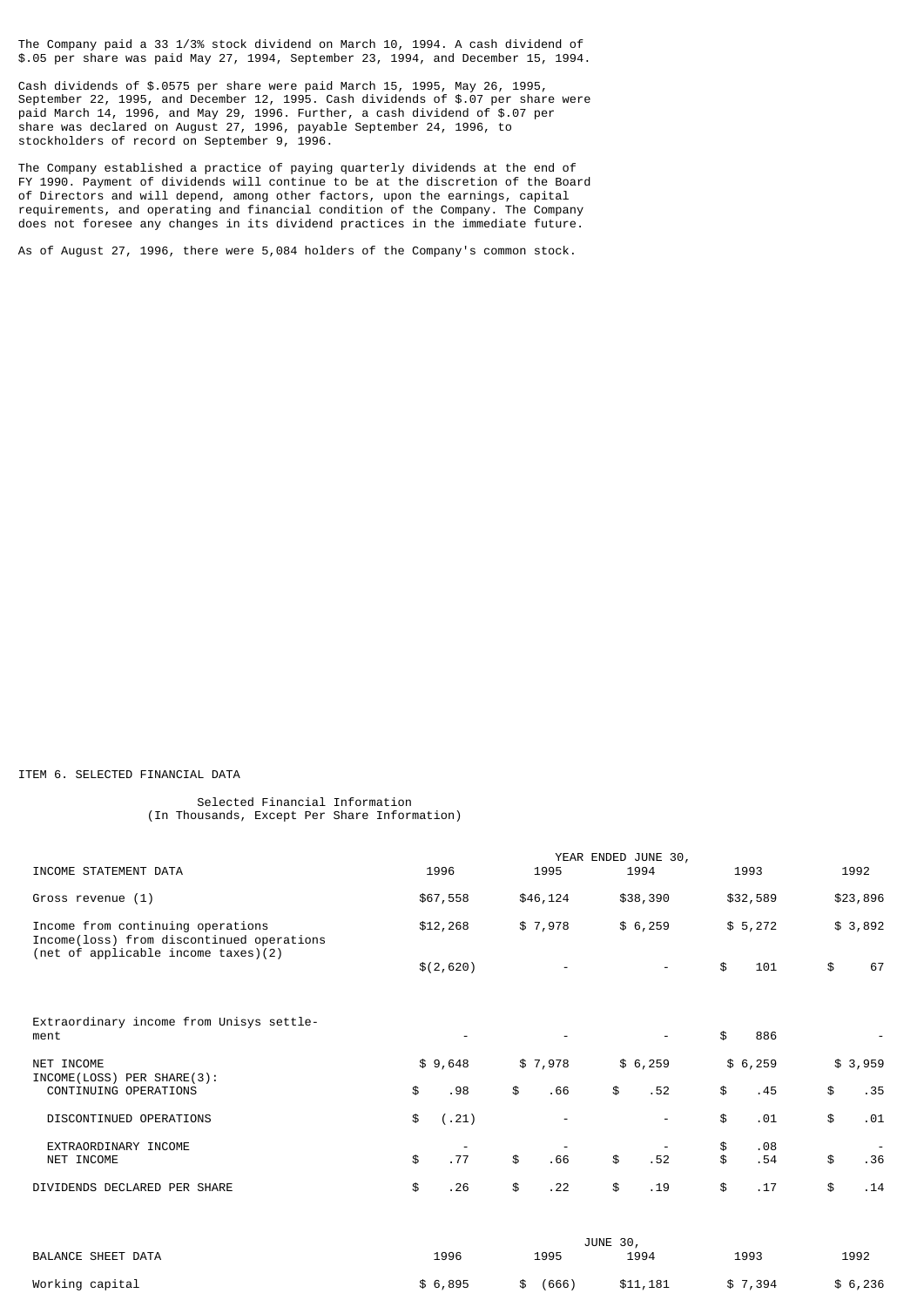| Total assets                           | \$60,401 | \$58,721 | \$38,347                             | \$29,908                             | \$22,078 |
|----------------------------------------|----------|----------|--------------------------------------|--------------------------------------|----------|
| Long-term debt<br>Stockholders' equity | \$37,418 | \$29,484 | $\overline{\phantom{0}}$<br>\$23,650 | $\overline{\phantom{0}}$<br>\$17,639 | \$12,393 |

## Notes:

(1) Gross revenue includes software licensing and installation revenues; support revenues; and hardware sales and commissions; less all sales returns and allowances.

(2) Income and losses from any discontinued operations is reported as such from the appropriate date in each respective case.

(3) Prior year numbers have been adjusted to reflect the 50% stock dividend paid March 8, 1993, and the 33 1/3% stock dividend paid March 10, 1994.

Item 7. Managements Discussion and Analysis of Results of Operation and Financial Condition

# RESULTS OF OPERATIONS

Introduction - All of the revenues (and costs and expenses) in the statement of operations relate to JHA's continuing operations, i.e., the installation and support of banking software systems that JHA developed and the marketing of the JHA software along with computer hardware manufactured by others to provide a complete data processing system for in-house operation in financial institutions.

Total revenues, presented in the statement of operations, include software licensing and installation revenues; maintenance/support and services revenues; hardware sales and maintenance revenues; including revenues from the sale of forms and supplies.

Business operations for FY 96 and 95 reflect the continued focus on JHA's IBMbased software systems. Results of operations for JHA's banking system business in each of the last two fiscal years are discussed separately below.

#### FY 96

REVENUE:

Total revenues which set another new record were \$67,558,000, up 46% over last year. Each major component of revenue increased significantly above the previous years mark. The Company has had six consecutive years of each revenue component increasing and establishing new record levels.

Increased demand for the Company's application software was the driving force for software and installation revenues. Acquisitions provided \$10,900,000 of the increase with additional demand and increased electronic transaction fees the next most significant contributors to the maintenance/support and service increase. Hardware revenues experienced increases primarily as a result of increased demand and increased forms and supply sales through acquisitions.

Each major component of revenue is expected to increase, but not necessarily at the same rate as the past year. Also, over the longer term, the hardware component of revenue could become a smaller and smaller portion.

## COST OF SALES:

Cost of sales increased 46%, consistent with the revenue increase. Each major component had an increase with the most significant increase occurring in cost of services. Acquisitions during the last 13 months contributed \$6,800,000 of the cost of services increase.

GROSS PROFIT: Overall gross profit increased 47%, in line with the increase in total revenues. Further, the gross margin percentage was at 50%, unchanged from last years rate.

#### OPERATING EXPENSES:

The 30% increase in operating expenses was quite low compared to the 47% increase in gross profit. This strongly supports the Company's ability to leverage more profit to the bottom line as it continues growing. Selling and marketing costs experienced the largest increase. This increase in spending is directly related to the increase in revenues and the resulting gross profit.

#### OTHER INCOME:

The overall level of other income is down from last year due primarily to lower levels of invested funds during the current year caused by more cash outlays for acquisitions.

The Financial Accounting Standards Board has recently adopted Statement of Financial Accounting Standards No. 123, Accounting for Stock-Based Compensation, which prescribes alternative acceptable methods for measuring and disclosing compensation cost arising from employee stock compensation plans. As permitted by the new Statement, which will be applied initially during the year ending June 30, 1997, the Company will continue to measure the cost of stock-based compensation using the intrinsic value method prescribed by Accounting Principles Board Opinion No. 25 and will disclose certain required pro-forma amounts. Accordingly, the effects of applying the new Statement are not expected to be material.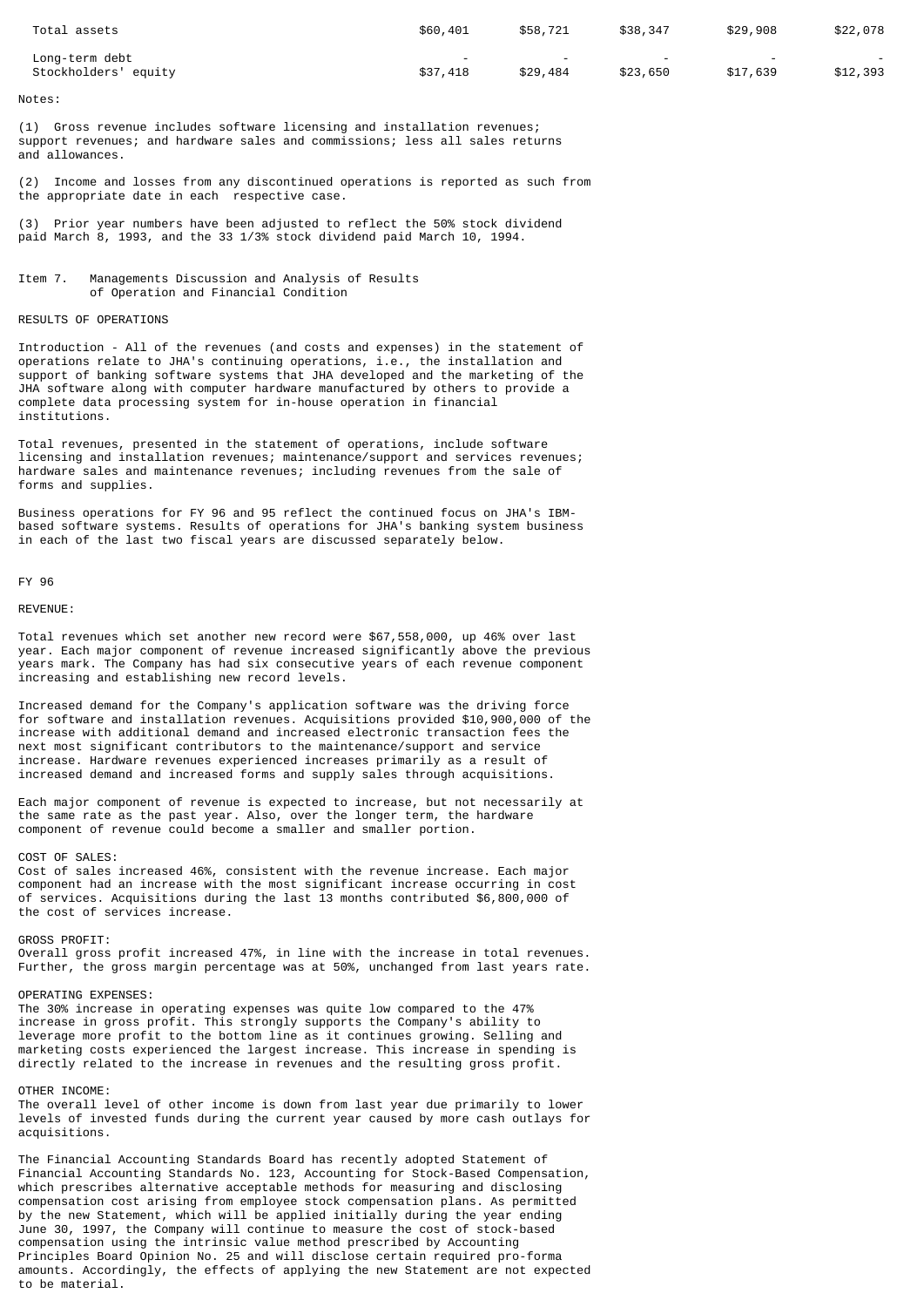# FY 95 REVENUE:

Revenues increased 20% to \$46,124,000, establishing a new record for the fifth straight year. Each of the major revenue components were higher than the previous years mark. JHA's domestic products and services continued their strong growth fueled by continued strong demand for the Company's quality offerings. The Company's size and reputation for quality products and services continues to enhance its position in the marketplace.

All major revenue categories experienced gains as a result of growth in both the Company's domestic products - CIF 20/20 and Silverlake System. CommLink's revenues from its ATM transaction switching contributed significantly to the growth in maintenance/support and service revenues.

Growth is expected in each category of revenues. The Company's new check imaging

product and the recent SECTOR and Liberty acquisitions plus continued growth in domestic product sales are expected to enhance all categories. CommLink is expected to enhance the software and installation and the maintenance/support and service categories.

## COST OF SALES:

The 12% increase in cost of sales was quite favorable relative to the 20% increase in sales. Hardware costs increased approximately one and one-half percent more than the related revenue increase. This was consistent with expectations. The cost of services increase of 15% was significantly better than the 28% increase in non-hardware revenues.

GROSS PROFIT:

Gross profit increased 30% above last years level. The gross margin percentage increased to 50%, up from 47% last year. This result is very consistent with expectations considering the sales mix.

#### OPERATING EXPENSES:

Operating expenses increased 26% over last years total. All the Company's operating units contributed to this increase.

## OTHER INCOME (EXPENSE):

The decrease was due to the Company returning to a more normal level of Other, net because of a significant one-time gain last year as a result of collecting amounts previously deemed uncollectible.

# FINANCIAL CONDITION

Liquidity - JHA's liquidity position (cash plus short-term investments minus working capital borrowings) at June 30, 1996, at \$8,080,000 is basically unchanged from last year. The Company generated significantly higher cash flows from operations, but the additional outlays for acquisitions, capital expenditures (some of which resulted from the acquisitions) and dividends caused liquidity to remain static. Working capital as expected, made a quick recovery to \$6,895,000 from last years slight negative level.

The Company believes its liquid assets on hand and those generated from operations are sufficient to meet its cash requirements for FY 97. Cash and investments are expected to increase during the first quarter of FY 97 as the annual software maintenance billings in trade receivables at June 30, 1996, are collected. The Company expects to utilize its \$2,215,000 credit lines minimally, if at all, during the next fiscal year.

Capital Requirements and Resources - JHA generally uses existing resources and funds generated from operations to meet its capital requirements. Capital expenditures of \$5,017,000 were made for expansion of facilities and additional equipment to provide for the Company's current and future growth. The most significant individual outlays were for upgrades and additions to the corporate aircraft. Some of the additional purchases were to buy equipment which had been leased by predecessor organizations. The Company has no long-term debt and anticipates capital expenditures could approach \$4,000,000 during the next fiscal year. These will be funded from funds generated by operations.

Subsequent to June 30, 1996, the Company's Board of Directors declared a cash dividend of \$.07 per share on its common stock payable on September 24, 1996 to stockholders of record as of September 9, 1996. Current funds from operations should be adequate for this purpose. The Board has indicated that it plans to continue paying dividends so long as the Company's financial picture continues to be favorable.

## ITEM 8. FINANCIAL STATEMENTS AND SUPPLEMENTARY DATA

#### Index to Financial Statements

Independent Accountants' Report 12

Financial Statements:

 Consolidated Statements of Income, Years Ended June 30, 1996, 1995 and 1994 13

Consolidated Balance Sheets,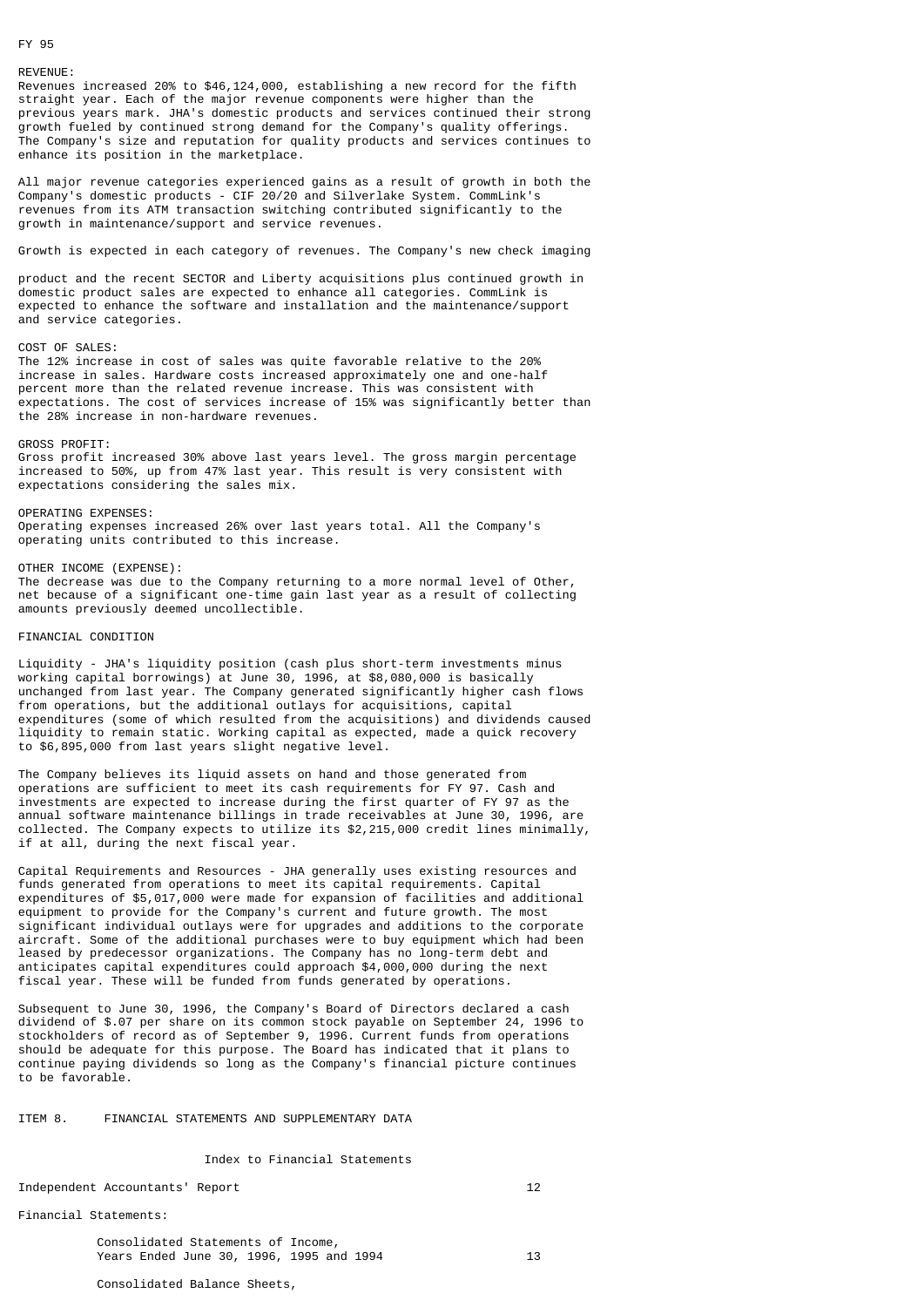| June 30, 1996 and 1995                                                                                  | 14 |
|---------------------------------------------------------------------------------------------------------|----|
| Consolidated Statements of Changes in Stockholders' Equity,<br>Years Ended June 30, 1996, 1995 and 1994 | 15 |
| Consolidated Statements of Cash Flows,<br>Years Ended June 30, 1996, 1995 and 1994                      | 16 |
| Notes to Consolidated Financial Statements                                                              | 17 |

Financial Statement Schedules:

There are no schedules included because they are not applicable or the required information is shown in the consolidated financial statements or notes thereto.

Independent Accountants Report

Board of Directors Jack Henry & Associates, Inc. Monett, Missouri

We have audited the accompanying consolidated balance sheets of JACK HENRY & ASSOCIATES, INC. AND SUBSIDIARIES as of June 30, 1996 and 1995, and the related consolidated statements of income, changes in stockholders equity and cash flows for each of the three years in the period ended June 30, 1996. These financial statements are the responsibility of the Company's management. Our responsibility is to express an opinion on these financial statements based on our audits.

We conducted our audits in accordance with generally accepted auditing standards. Those standards require that we plan and perform the audit to obtain reasonable assurance about whether the financial statements are free of material misstatement. An audit includes examining, on a test basis, evidence supporting the amounts and disclosures in the financial statements. An audit also includes assessing the accounting principles used and significant estimates made by management, as well as evaluating the overall financial statement presentation. We believe that our audits provide a reasonable basis for our opinion.

In our opinion, the consolidated financial statements referred to above present fairly, in all material respects, the financial position of JACK HENRY & ASSOCIATES, INC. AND SUBSIDIARIES as of June 30, 1996 and 1995, and the results

of its operations and its cash flows for each of the three years in the period ended June 30, 1996, in conformity with generally accepted accounting principles.

BAIRD, KURTZ & DOBSON

August 22, 1996 Joplin, Missouri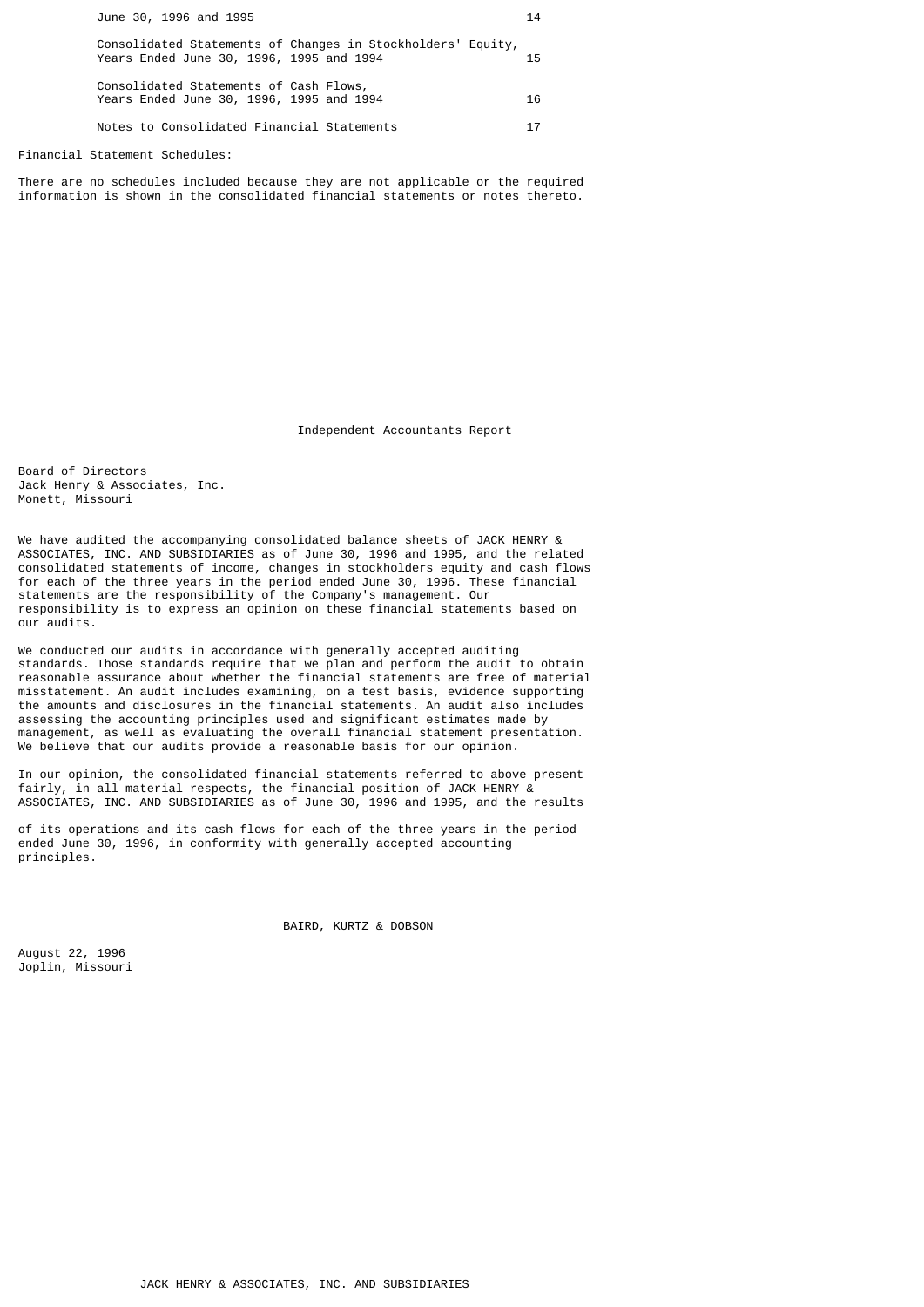|                                                       |                    | YEAR ENDED JUNE 30,            |                    |
|-------------------------------------------------------|--------------------|--------------------------------|--------------------|
|                                                       | 1996               | 1995                           | 1994               |
| <b>REVENUE</b><br>Software licensing & installation   | \$18,111           | \$15,063                       | \$13, 177          |
| MAINTENANCE/SUPPORT & SERVICE                         | 22,595             | 10,458                         | 6,821              |
| HARDWARE SALES & COMMISSIONS<br>TOTAL REVENUES        | 26,852<br>\$67,558 | 20,603<br>\$46,124             | 18,392<br>\$38,390 |
|                                                       |                    |                                |                    |
| COST OF SALES                                         |                    |                                |                    |
| COST OF HARDWARE                                      | \$17,764           | \$15,181                       | \$13,750           |
| COST OF SERVICES                                      | 15,829             | 7,765                          | 6,763              |
| TOTAL COST OF SALES                                   | \$33,593           | \$22,946                       | \$20,513           |
| <b>GROSS PROFIT</b>                                   | \$33,965           | \$23,178                       | \$17,877           |
| OPERATING EXPENSES                                    |                    |                                |                    |
| SELLING AND MARKETING                                 | \$7,573            | \$5,395                        | \$4,679            |
| RESEARCH AND DEVELOPMENT                              | 1,775              | 1,114                          | 952                |
| GENERAL AND ADMINISTRATIVE                            | 5,411              | 4,866                          | 3,404              |
| TOTAL OPERATING EXPENSES                              | \$14,759           | \$11,375                       | \$9,035            |
| OPERATING INCOME FROM CONTINUING OPERATIONS           | \$19,206           | \$11,803                       | \$8,842            |
| Percent of total revenue                              | 28.4%              | 25.6%                          | 23.0%              |
| OTHER INCOME (EXPENSE)                                |                    |                                |                    |
| INTEREST AND DIVIDEND INCOME - NET                    | \$<br>541          | \$<br>746                      | \$<br>612          |
| OTHER, NET                                            | 126                | 93                             | 350                |
|                                                       |                    |                                |                    |
| TOTAL OTHER INCOME                                    | \$<br>667          | \$<br>839                      | \$<br>962          |
| INCOME FROM CONTINUING OPERATIONS BEFORE INCOME TAXES | \$19,873           | \$12,642                       | \$9,804            |
| PROVISION FOR INCOME TAXES                            | 7,605              | 4,664                          | 3,545              |
| INCOME FROM CONTINUING OPERATIONS                     | \$12,268           | \$7,978                        | \$6,259            |
| LOSS FROM DISCONTINUED OPERATIONS                     | 2,620              | \$<br>$\overline{\phantom{a}}$ | \$                 |
| NET INCOME                                            | \$9,648            | \$7,978                        | \$6,259            |
| INCOME FROM CONTINUING OPERATIONS PER SHARE           | \$<br>.98          | \$<br>.66                      | \$<br>.52          |
|                                                       |                    |                                |                    |
| LOSS FROM DISCONTINUED OPERATIONS PER SHARE           | \$<br>.21          | $\overline{\phantom{a}}$       |                    |
| NET INCOME PER SHARE                                  | \$<br>.77          | \$<br>.66                      | \$<br>.52          |
| AVERAGE SHARES OUTSTANDING                            | 12,484             | 12,049                         | 12,007             |
|                                                       |                    |                                |                    |

THE ACCOMPANYING NOTES ARE AN INTEGRAL PART OF THESE CONSOLIDATED FINANCIAL STATEMENTS.

 JACK HENRY & ASSOCIATES, INC. AND SUBSIDIARIES CONSOLIDATED BALANCE SHEETS (In Thousands, Except Share Data)

|                                                                                                                                        | JUNE 30,                                   |                                     |
|----------------------------------------------------------------------------------------------------------------------------------------|--------------------------------------------|-------------------------------------|
| <b>ASSETS</b><br><b>CURRENT ASSETS:</b>                                                                                                | 1996                                       | 1995                                |
| Cash and cash equivalents<br>HELD-TO-MATURITY SECURITIES<br>TRADE RECEIVABLES<br>INCOME TAXES RECEIVABLE<br>PREPAID EXPENSES AND OTHER | \$4,952<br>3,128<br>15,990<br>889<br>3,187 | \$3,423<br>4,650<br>16,740<br>2,661 |
| TOTAL CURRENT ASSETS                                                                                                                   | \$28,146                                   | \$27,474                            |
| PROPERTY AND EQUIPMENT, NET                                                                                                            | \$13,612                                   | \$10,302                            |
| OTHER ASSETS:<br>INTANGIBLE ASSETS, NET OF AMORTIZATION<br><b>COMPUTER SOFTWARE</b>                                                    | \$16,805<br>1,375                          | \$17,790<br>1,740                   |
| HELD-TO-MATURITY SECURITIES<br>OTHER NON-CURRENT ASSETS                                                                                | 463                                        | 1,415                               |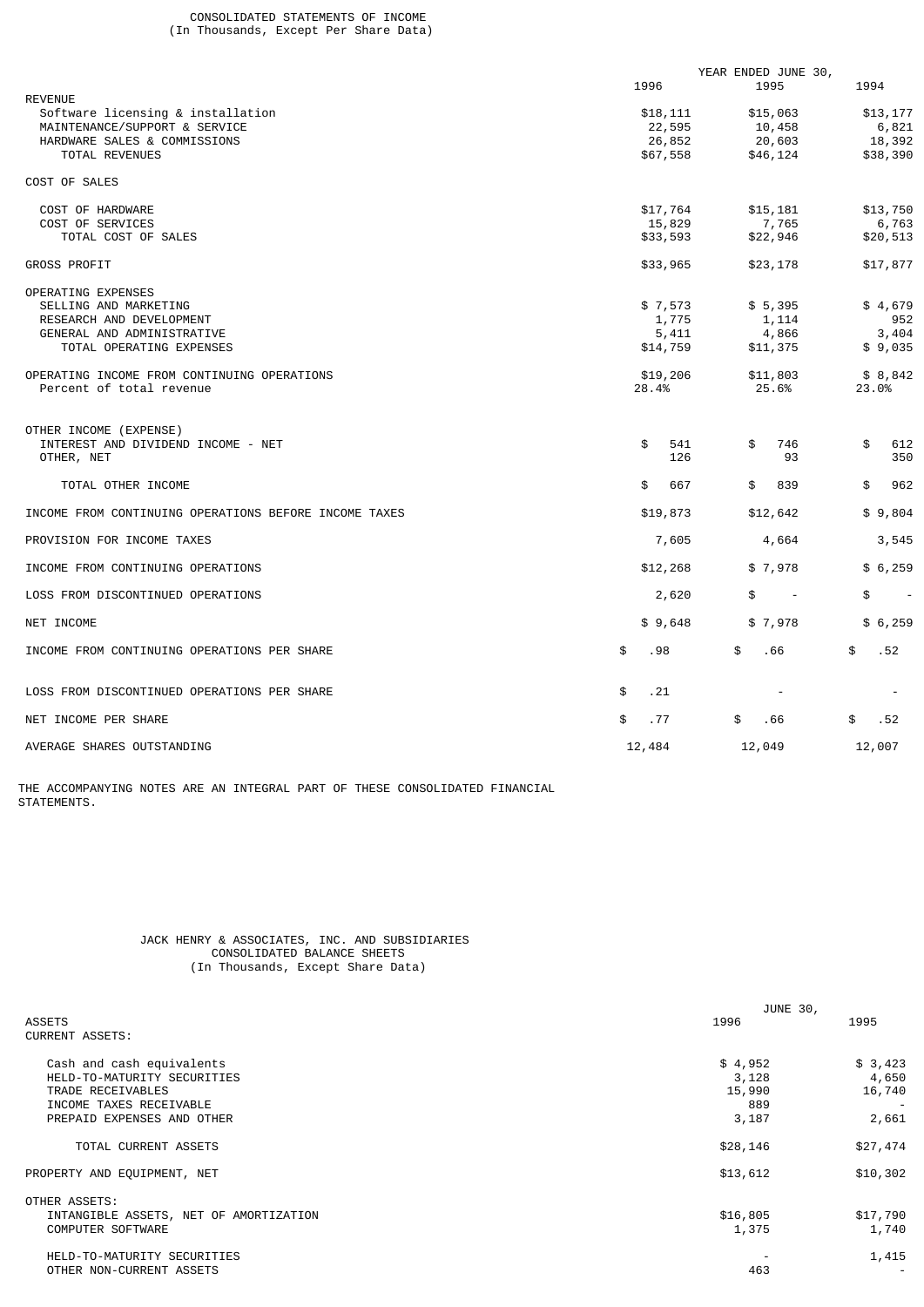| TOTAL OTHER ASSETS                                                                         | \$18,643 | \$20,945        |
|--------------------------------------------------------------------------------------------|----------|-----------------|
| TOTAL ASSETS                                                                               | \$60,401 | \$58,721        |
| LIABILITIES AND STOCKHOLDERS' EQUITY<br><b>CURRENT LIABILITIES:</b><br>ACCOUNTS PAYABLE    | \$2,238  | \$5,124         |
| <b>ACCRUED EXPENSES</b>                                                                    | 2,945    | 2,468           |
| ACCRUED ACOUISITION COSTS<br>DEFERRED REVENUE                                              | 16,068   | 5,398<br>15,150 |
| TOTAL CURRENT LIABILITIES                                                                  | \$21,251 | \$28,140        |
| DEFERRED INCOME TAXES                                                                      | 1,732    | 1,097           |
| TOTAL LIABILITIES                                                                          | \$22,983 | \$29,237        |
| STOCKHOLDERS' EQUITY:                                                                      |          |                 |
| NONE ISSUED<br>PREFERRED STOCK; \$1 PAR VALUE; 500,000 SHARES AUTHORIZED;                  |          |                 |
| COMMON STOCK; \$.01 PAR VALUE; 30,000,000 SHARES AUTHORIZED;<br>SHARES ISSUED 1996         |          |                 |
| $-11,867,593;1995 -11,732,028$                                                             | 119      | 117             |
| ADDITIONAL PAID-IN CAPITAL<br><b>RETAINED EARNINGS</b>                                     | 10,711   | 9,425           |
|                                                                                            | 26,588   | 19,942          |
| TOTAL STOCKHOLDERS' EQUITY                                                                 | \$37,418 | \$29,484        |
| TOTAL LIABILITIES AND STOCKHOLDERS' EQUITY                                                 | \$60,401 | \$58,721        |
| THE ACCOMPANYING NOTES ARE AN INTEGRAL PART OF THESE CONSOLIDATED FINANCIAL<br>STATEMENTS. |          |                 |

 JACK HENRY & ASSOCIATES, INC. AND SUBSIDIARIES CONSOLIDATED STATEMENTS OF CHANGES IN STOCKHOLDERS' EQUITY (In Thousands, Except Share Data)

|                                                                                                                                                                                                                                                                                              |             |                                               | YEAR ENDED JUNE 30,                |                                                            |
|----------------------------------------------------------------------------------------------------------------------------------------------------------------------------------------------------------------------------------------------------------------------------------------------|-------------|-----------------------------------------------|------------------------------------|------------------------------------------------------------|
| <b>PREFERRED SHARES:</b><br>500,000 SHARES AUTHORIZED                                                                                                                                                                                                                                        |             | 1996                                          | 1995                               | 1994                                                       |
| <b>COMMON SHARES ISSUED:</b><br>30,000,000 SHARES AUTHORIZED<br>BALANCE AT BEGINNING OF YEAR<br>SHARES ISSUED UPON EXERCISE OF STOCK OPTIONS<br>SHARES ISSUED FOR EMPLOYEE STOCK PURCHASE<br>SHARES ISSUED UPON ACQUISITION OF BANKVISION<br><b>STOCK DIVIDEND</b><br>BALANCE AT END OF YEAR | <b>PLAN</b> | 11,732,028<br>133, 242<br>2,323<br>11,867,593 | 11,674,404<br>57,624<br>11,732,028 | 8,489,684<br>114,804<br>167,979<br>2,901,937<br>11,674,404 |
| COMMON STOCK - PAR VALUE \$.01 PER SHARE:<br>Balance at beginning of year<br>SHARES ISSUED UPON EXERCISE OF STOCK OPTIONS<br>SHARES ISSUED UPON ACQUISITION OF BANKVISION<br><b>STOCK DIVIDEND</b><br>BALANCE AT END OF YEAR                                                                 |             | \$<br>117<br>2<br>\$<br>119                   | \$<br>117<br>\$<br>117             | \$<br>85<br>$\frac{1}{2}$<br>29<br>\$<br>117               |
| ADDITIONAL PAID-IN CAPITAL:<br>Balance at beginning of year<br>SHARES ISSUED UPON EXERCISE OF STOCK OPTIONS                                                                                                                                                                                  | - NET       | \$9,425<br>(37)                               | \$9,099<br>244                     | \$7,158<br>615                                             |
| SHARES ISSUED TO EMPLOYEE STOCK PURCHASE<br>SHARES ISSUED UPON ACQUISITION OF BANKVISION<br>TAX BENEFIT ON EXERCISE OF OPTIONS AND                                                                                                                                                           | <b>PLAN</b> | 63                                            |                                    | 1,158                                                      |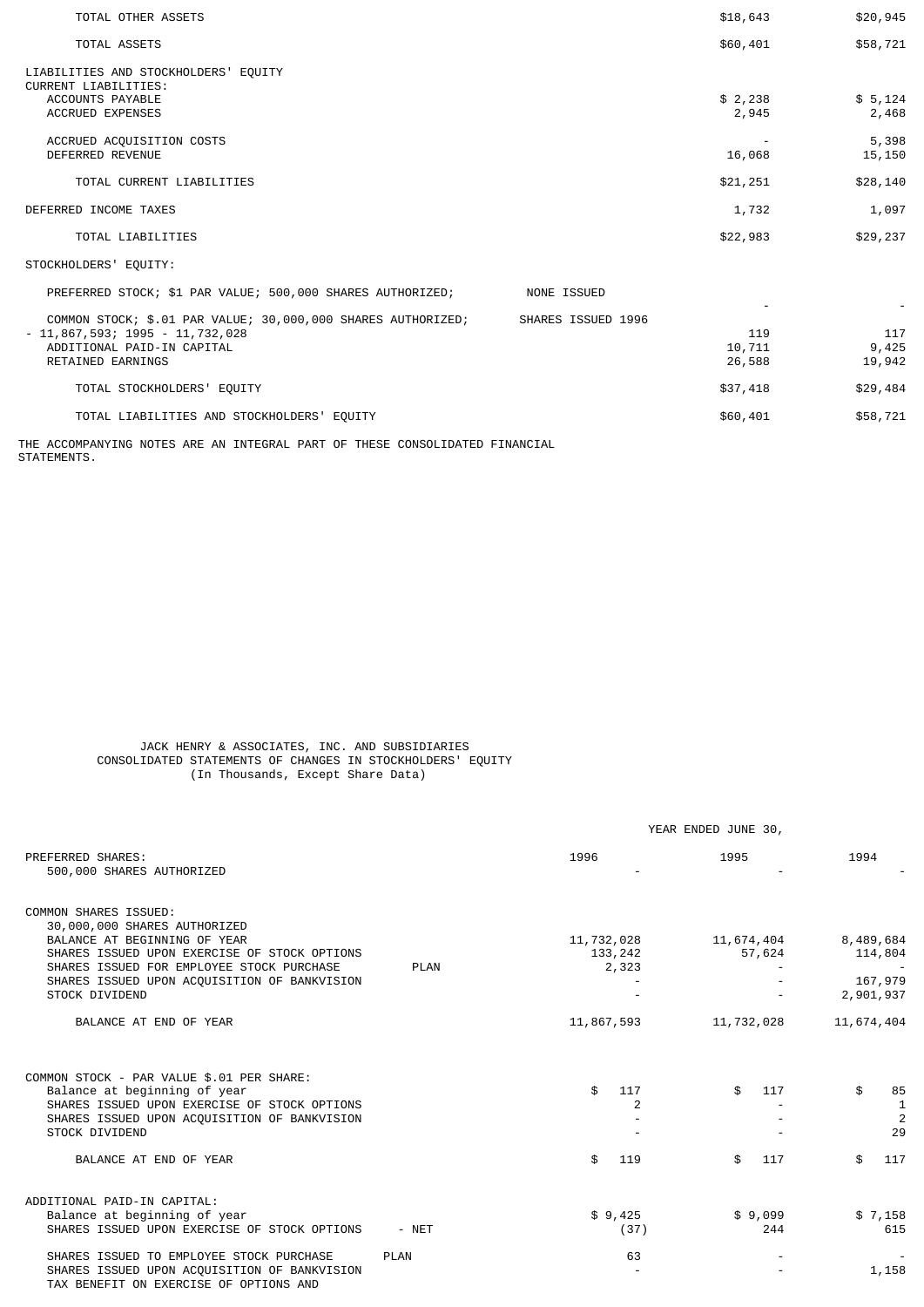| SUBSEQUENT SALE OF STOCK                                                                                | 1,260                          | 82                             | 168      |
|---------------------------------------------------------------------------------------------------------|--------------------------------|--------------------------------|----------|
| BALANCE AT END OF YEAR                                                                                  | \$10,711                       | \$9,425                        | \$9,099  |
| TREASURY STOCK:                                                                                         |                                |                                |          |
| Balance beginning of year<br>PURCHASE OF TREASURY STOCK<br>SHARES ISSUED UPON EXERCISE OF STOCK OPTIONS | \$<br>1,604<br>(1,604)         | \$                             | \$       |
| BALANCE AT END OF YEAR                                                                                  | \$                             | \$<br>$\overline{\phantom{a}}$ | \$       |
| NET UNREALIZED LOSS ON EQUITY SECURITIES                                                                | \$<br>$\overline{\phantom{a}}$ |                                | (44)     |
| RETAINED EARNINGS:                                                                                      |                                |                                |          |
| Balance at beginning of year                                                                            | \$19,942                       | \$14,478                       | \$10,396 |
| NET INCOME                                                                                              | 9,648                          | 7,978                          | 6,259    |
| \$.22 PER<br>DIVIDENDS PAID (1996 - \$.26 PER SHARE; 1995 -<br>SHARE; 1994 - \$.23 PER SHARE            | (3,002)                        | (2, 514)                       | (2, 177) |
| BALANCE AT END OF YEAR                                                                                  | \$26,588                       | \$19,942                       | \$14,478 |
| TOTAL STOCKHOLDERS' EQUITY                                                                              | \$37,418                       | \$29,484                       | \$23,650 |

The accompanying notes are an integral part of these consolidated financial statements.

## JACK HENRY & ASSOCIATES, INC. AND SUBSIDIARIES CONSOLIDATED STATEMENTS OF CASH FLOWS (In Thousands)

| CASH FLOWS - OPERATING ACTIVITIES:                                                                                                                                                  | 1996                                          | YEAR ENDED JUNE 30,<br>1995                           | 1994                                 |
|-------------------------------------------------------------------------------------------------------------------------------------------------------------------------------------|-----------------------------------------------|-------------------------------------------------------|--------------------------------------|
| Cash received from customers<br>Cash paid to suppliers and employees<br>Interest and dividends received<br>Interest paid                                                            | \$68,726<br>(47, 637)<br>622<br>(3)           | \$44,102<br>(30, 683)<br>828<br>(5)                   | \$37,648<br>(28, 882)<br>542<br>(32) |
| Income taxes paid, net<br>Other, net                                                                                                                                                | (6, 637)<br>(400)                             | (4, 613)<br>28                                        | (2, 708)<br>273                      |
| Net cash provided by continuing operating<br>activities                                                                                                                             | \$14,671                                      | \$9,657                                               | \$6,841                              |
| CASH FLOWS FROM DISCONTINUED OPERATIONS                                                                                                                                             | \$<br>(151)                                   | \$                                                    | \$                                   |
| CASH FLOWS FROM INVESTING ACTIVITIES:<br>Proceeds on sale of property & equipment<br>Capital expenditures<br>Purchase of available-for-sale securities                              | 15<br>\$<br>(5, 017)<br>(3)                   | $^{\circ}$<br>40<br>(2, 647)<br>(2,001)               | 32<br>\$<br>(2, 425)<br>(8, 669)     |
| Proceeds from sale of available-for-sale<br>securities                                                                                                                              |                                               | 3,994                                                 | 3,716                                |
| Proceeds from maturities of held-to-maturity<br>securities<br>Purchase of held-to-maturity securities<br>Purchase of trading securities<br>Proceeds from sale of trading securities | 4,500<br>(2, 054)<br>$\sim$<br>$\sim$         | 3,000<br>(1,000)<br>(1, 153)<br>2,239                 | $\overline{\phantom{a}}$             |
| Purchase of customer contracts<br>Computer software development<br>Collection from affiliates<br>Advances to affiliates                                                             | (6, 767)<br>(441)<br>$\overline{\phantom{a}}$ | (5, 349)<br>(241)<br>$\overline{\phantom{0}}$<br>(15) | (48)<br>64<br>(112)                  |
| Acquisition costs, net                                                                                                                                                              |                                               | (2, 773)                                              | 32                                   |
| Net cash used in investing activities $$ (9,767) $ $ (5,906) $ (7,410)$                                                                                                             |                                               |                                                       |                                      |
| CASH FLOWS FROM FINANCING ACTIVITIES:<br>Principal payments on notes payable<br>and line of credit<br>Proceeds from issuance of common stock                                        | \$<br>$\overline{\phantom{a}}$                |                                                       | (800)                                |
| upon exercise of stock options<br>Dividends paid<br>Purchase of Treasury Stock                                                                                                      | 1,382<br>(3,002)<br>(1,604)                   | 244<br>(2, 514)                                       | 616<br>(2, 148)                      |
| Net cash used in financing activities $$$ (3,224)                                                                                                                                   |                                               | \$(2, 270) \$(2, 332)                                 |                                      |
| NET INCREASE (DECREASE) IN CASH AND<br>CASH EQUIVALENTS                                                                                                                             | \$<br>1,529                                   | \$<br>1,481                                           | \$(2,901)                            |
| CASH AND CASH EQUIVALENTS, BEGINNING<br>OF YEAR                                                                                                                                     | 3,423                                         | 1,942                                                 | 4,843                                |
| CASH AND CASH EQUIVALENTS, END OF YEAR                                                                                                                                              | 4,952<br>\$                                   | 3,423<br>\$                                           | \$<br>1,942                          |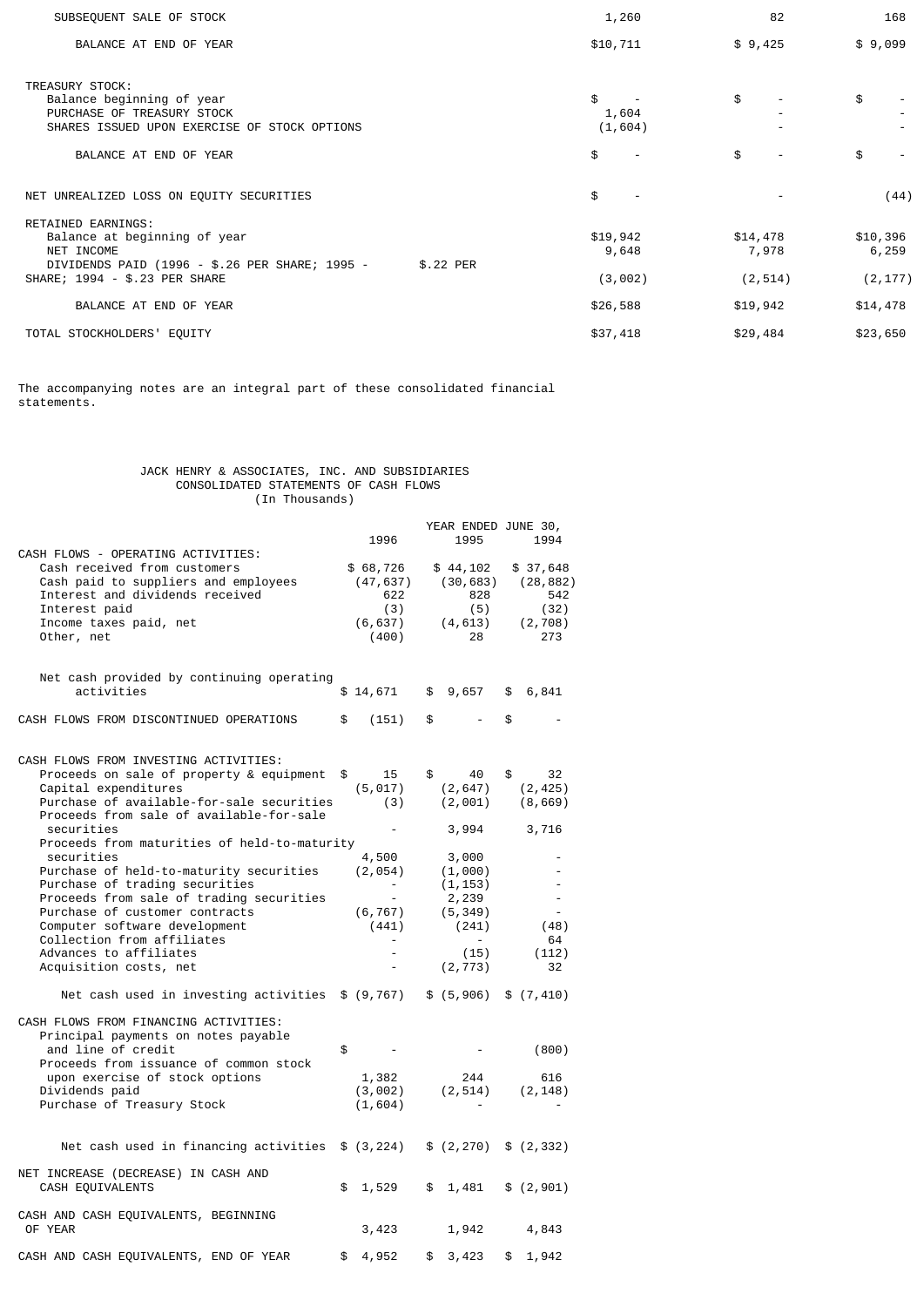# JACK HENRY & ASSOCIATES, INC. AND SUBSIDIARIES

#### NOTES TO CONSOLIDATED FINANCIAL STATEMENTS

# NOTE 1: NATURE OF OPERATIONS AND SUMMARY OF SIGNIFICANT ACCOUNTING POLICIES

#### Description of the Company

Jack Henry & Associates, Inc. (JHA or the Company) is a computer software company which has developed several banking software systems. The Company's revenues are predominately earned by marketing those systems to financial institutions nationwide along with the computer equipment (hardware) and provides the conversion and software customization services necessary for a financial institution to install a JHA software system. It also provides continuing support and maintenance services to customers using the system.

## Consolidation

The consolidated financial statements include the accounts of JHA and its wholly-owned subsidiaries, Jack Henry International, Ltd.; BankVision Software, Ltd.; CommLink Corp.; Liberty Software, Inc. and Central Interchange, Inc. All significant intercompany accounts and transactions have been eliminated in the consolidation.

Affiliated companies in which the Company has a 50%-or-less interest are reflected in these consolidated financial statements using the equity method of accounting. Operations in which the company has an investment of less than 20% are reported using the cost method of accounting.

#### Use of Estimates

The preparation of financial statements in conformity with generally accepted accounting principles requires management to make estimates and assumptions that affect the reported amounts of assets and liabilities and disclosure of contingent assets and liabilities at the date of the financial statements and the reported amounts of revenues and expenses during the reporting period. Actual results could differ from those estimates.

#### Revenue Recognition

The Company's various sources of revenue and the methods of revenue recognition are as follows:

Software license fees - Initial license fees are recognized upon delivery of the unmodified software. Monthly software usage charges are recognized ratably over the contract period.

Software installation and related services - Fees for these services are recognized as the services are performed on hourly contracts and at completion on fixed-fee contracts.

Product maintenance/support and service fees - Fees from maintenance contracts are recognized ratably over the life of the contract. Service fees are recognized as the services are performed.

Hardware sales - Commissions and revenue from hardware sales are recognized when the hardware and other resale products are shipped by the supplier.

## Deferred Revenue

Nonrefundable software deposits and payments received prior to the delivery of the software are reflected as deferred revenue until delivery. Similarly, nonrefundable hardware deposits and payments received prior to the delivery of hardware are reflected as deferred revenue until shipment. Deferred revenue also includes annual software and hardware maintenance fees that are prepaid. These annual maintenance fees are then recorded as income on a prorata basis over the life of the contracts.

## Hardware Revenues and Related Costs

The Company records the revenue from hardware, IBM system software sales and hardware maintenance revenue in hardware revenues. The costs of these items purchased and remarketed are reported as cost of hardware in cost of sales.

# Computer Software Development

The Company capitalizes new product development costs incurred from the point at which technological feasibility has been established through the point at which regular customer installations begin. The capitalized costs, which include salaries and related expenses, equipment/facility costs and other direct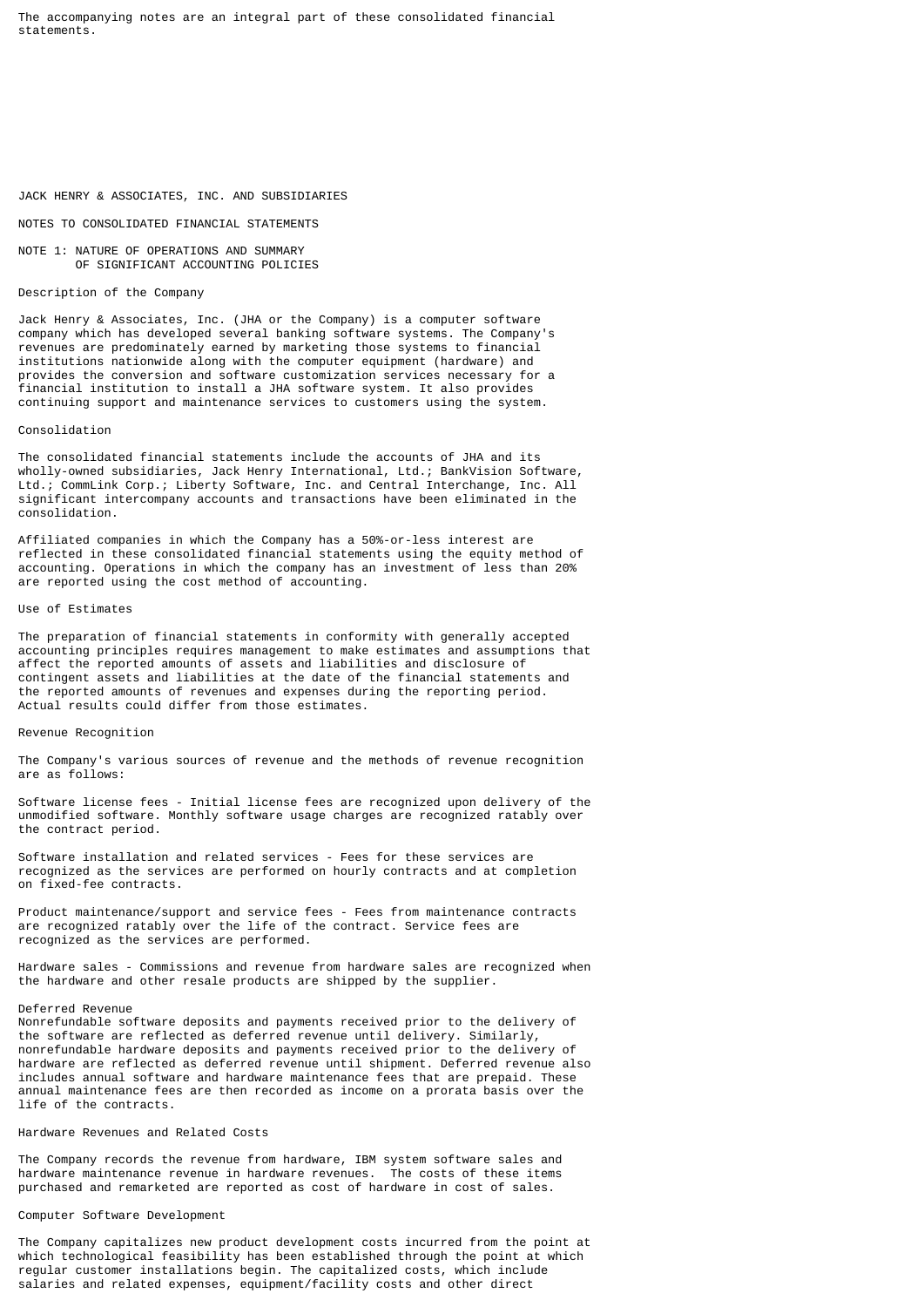expenses, are then amortized to expense on a straight line basis over the estimated product life (generally five years).

## Income Per Share

Per share information is based on the weighted average number of common shares outstanding during the year. Stock options have been included in the calculation of income per share to the extent they are dilutive.

On February 7, 1994, the Company declared a 33 1/3% stock dividend (a total of 2,901,937 shares), paid March 10, 1994, to stockholders of record February 22, 1994. The stock dividend was accounted for in a manner similar to a stock split. The number of weighted average shares outstanding and per share data were retroactively restated for this stock dividend.

#### Cash Equivalents

For purposes of the statements of cash flows, the Company considers all highly liquid debt instruments with original maturities of three months or less to be cash equivalents.

#### Investments in Debt Securities

The Company invests its excess cash in U.S. government securities, bonds issued by housing authorities and other municipal agencies and brokerage house money market accounts.

Held-to-maturity securities, which include any security for which the Company has the positive intent and ability to hold until maturity, are carried at historical cost adjusted for amortization of premiums and accretion of discounts. Premiums and discounts are amortized and accreted, respectively, to interest income using the level-yield method over the period to maturity.

Interest on investments in debt securities is included in income when earned.

# Accounts Receivable

The Company sells its products to banks and financial institutions throughout the United States and generally does not require collateral. Adequate reserves (which are insignificant) are maintained for potential credit losses.

# Property and Equipment

Property and equipment are carried at cost and depreciated principally using the straight-line method over the estimated useful lives of the assets.

#### Excess of Cost Over Fair Value of Net Assets Acquired

The excess of purchase price over the net assets of entities acquired is being amortized using the straight-line method over periods of up to 15 years from acquisition date.

#### Income Taxes

Deferred tax liabilities and assets are recognized for the tax effects of differences between the financial statement and tax bases of assets and liabilities. A valuation allowance is established to reduce deferred tax assets if it is more likely that a deferred tax asset will not be realized.

NOTE 2: MARKETING AGREEMENT WITH HARDWARE MANUFACTURER

The Company has a marketing arrangement with IBM Corporation. This Industry

Remarketer agreement allows the Company to purchase hardware and system software from IBM and remarket it to customers along with the Company's applications software.

## NOTE 3: INVESTMENTS

As of July 1, 1994, the Company adopted Statement of Financial Accounting Standards (SFAS) No. 115, Accounting for Certain Investments in Debt and Equity Securities. SFAS 115 requires classifying securities into one of three categories: trading, available-for-sale, or held-to-maturity. The effect of adoption was not material. For presentation purposes on the Consolidated Statements of Cash Flows all prior year purchases and liquidation of investment items are presented as available-for-sale securities.

The amortized cost and approximate fair value of held-to-maturity securities at June 30, 1996, are as follows:

|                     | (In thousands)    |                              |  |                               |                          |                              |
|---------------------|-------------------|------------------------------|--|-------------------------------|--------------------------|------------------------------|
|                     | Amortized<br>Cost | Gross<br>Unrealized<br>Gains |  | Gross<br>Unrealized<br>Losses |                          | Approximate<br>Fair<br>Value |
| U.S. treasury notes | \$3,047           | \$                           |  |                               | (25)                     | \$3,024                      |
| Accrued interest    | 81                |                              |  |                               | $\overline{\phantom{a}}$ | 81                           |
|                     | \$3,128           |                              |  |                               | (25)                     | \$3,105                      |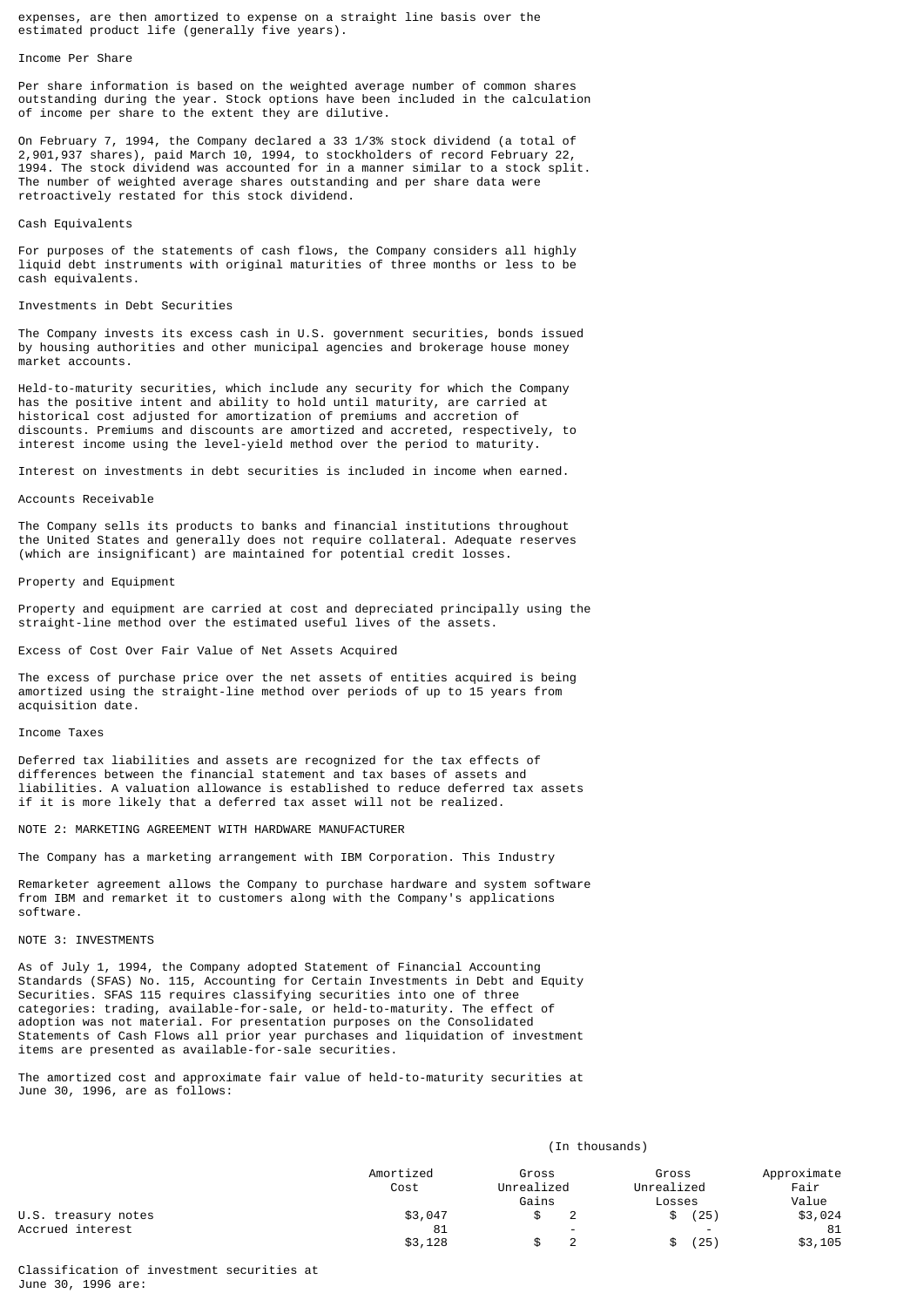|                              |           | (In thousands) |  |
|------------------------------|-----------|----------------|--|
|                              | Amortized | Fair           |  |
|                              | Cost      | Value          |  |
| Due in one year or less, net | \$3,128   | \$3,105        |  |
|                              |           |                |  |

THE AMORTIZED COST AND APPROXIMATE FAIR VALUE OF HELD-TO-MATURITY SECURITIES AT JUNE 30, 1995 ARE AS FOLLOWS:

|                         |           | (IN THOUSANDS)           |                          |             |
|-------------------------|-----------|--------------------------|--------------------------|-------------|
|                         |           | <b>GROSS</b>             | <b>GROSS</b>             | APPROXIMATE |
|                         | AMORTIZED | UNREALIZED               | UNREALIZED               | <b>FAIR</b> |
|                         | COST      | GAINS                    | LOSSES                   | VALUE       |
| TREASURY NOTES<br>U.S.  | \$5.545   | 17                       | (34<br>\$                | \$5,528     |
| <b>ACCRUED INTEREST</b> | 105       | $\overline{\phantom{a}}$ | $\overline{\phantom{a}}$ | 105<br>\$   |
|                         | \$5.650   | 17                       | (34)<br>\$               | \$5,633     |

Net realized gains on trading securities included in net income were \$0, \$7,000 and \$33,000 for 1996, 1995 and 1994, respectively. Net realized gains resulting from sales of available-for-sale securities were \$0, \$17,000 and \$0 for 1996, 1995 and 1994, respectively.

NOTE 4: DISCLOSURES ABOUT FAIR VALUE OF FINANCIAL INSTRUMENTS

The following methods were used to estimate the fair value of financial instruments:

Cash and Cash Equivalents For these short-term instruments, the carrying amount approximates fair value.

Held-to-Maturity Fair value for held-to-maturity securities is based on quoted market prices. See footnote 3 for further analysis.

# NOTE 5: PROPERTY AND EQUIPMENT

The classification of property and equipment, together with their useful lives is as follows:

|                               |          | June 30, |                | Estimated     |            |  |
|-------------------------------|----------|----------|----------------|---------------|------------|--|
|                               |          | 1996     | 1995           | useful life   |            |  |
|                               |          |          | (In thousands) |               |            |  |
| Land                          | \$       | 434      | \$<br>433      |               |            |  |
| Land Improvements             |          | 316      | 308            |               | 5-20 years |  |
| Buildings                     |          | 2,265    | 2,053          | $25-30$ years |            |  |
| Equipment and furniture       | 10,263   |          | 7,652          |               | 5-8 years  |  |
| Aircraft                      |          | 6,215    | 4,684          |               | 8-10 years |  |
|                               | \$19,493 |          | \$15,130       |               |            |  |
| Less accumulated depreciation |          | 5,881    | 4,828          |               |            |  |
|                               | \$13,612 |          | \$10,302       |               |            |  |
|                               |          |          |                |               |            |  |

## NOTE 6: OTHER ASSETS

Intangible assets consist of identified intangible assets, including excess purchase price over the fair value of net assets acquired, software maintenance/support contracts and marketing agreements acquired in business acquisitions. The amounts are being amortized over a estimated economic benefit period, generally five to fifteen years.

Following is an analysis of intangible assets:

COMPUTER SOFTWARE includes the unamortized costs of software products developed by the Company which were required to be capitalized by generally accepted accounting principles. The costs are amortized over an estimated economic benefit period, generally five years. Following is an analysis of the computer software costs:

|                                                | Year ended June 30, |          |  |
|------------------------------------------------|---------------------|----------|--|
|                                                | 1996                | 1995     |  |
|                                                | (IN THOUSANDS)      |          |  |
| BALANCE, BEGINNING OF YEAR                     | \$17,790            | \$3,238  |  |
| EXCESS PURCHASE PRICE OVER NET ASSETS ACQUIRED | 1,869               | 15,345   |  |
| WRITEOFF OF BANKVISION GOODWILL                | (1, 142)            |          |  |
| AMORTIZATION                                   | (1, 712)            | (793)    |  |
| BALANCE, END OF YEAR                           | \$16,805            | \$17,790 |  |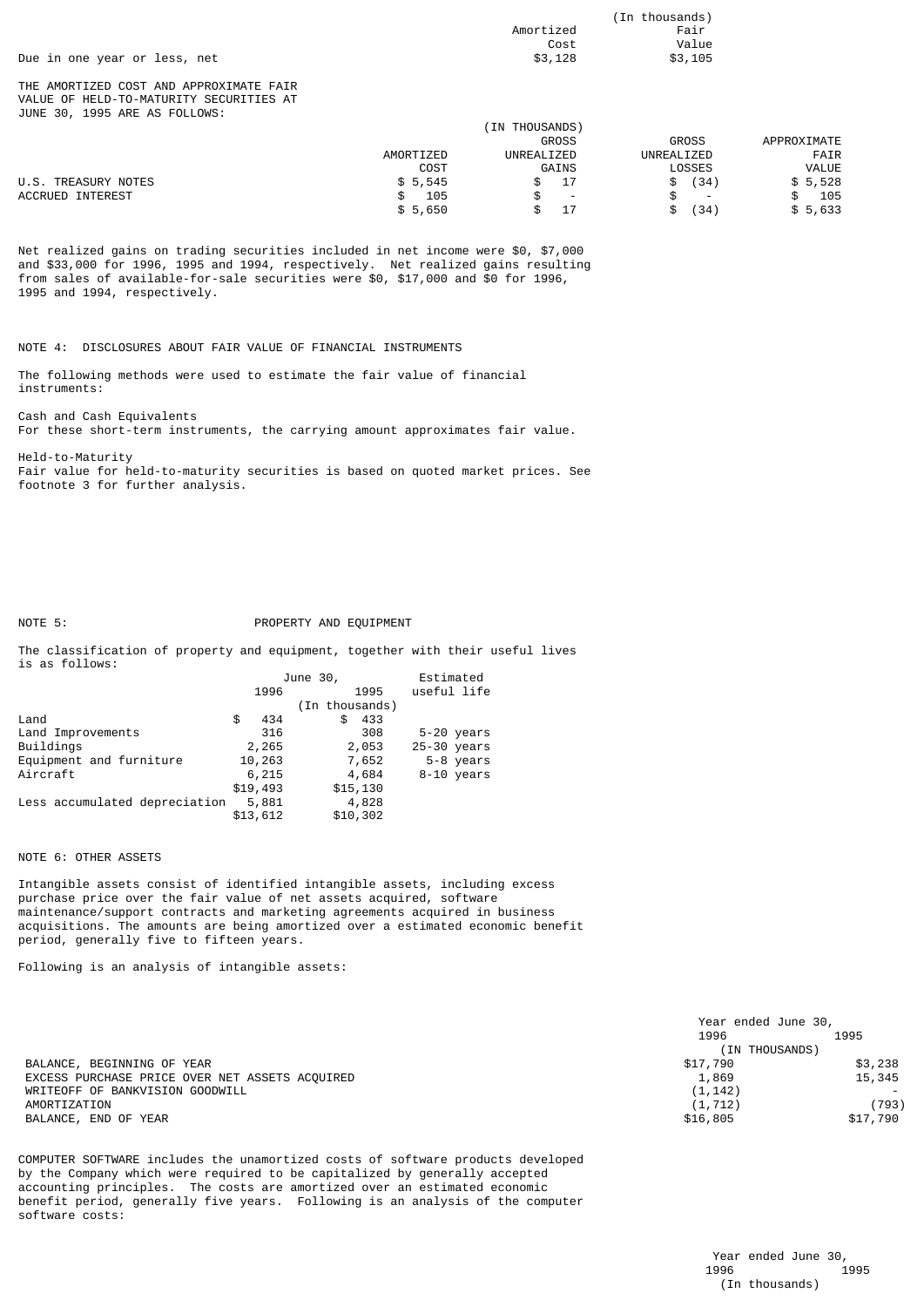| Balance, beginning of year<br>Costs of software development capitalized<br>Cost of software acquired<br>Cost of software written off - BankVision | \$1,740<br>441<br>(461) | \$1,196<br>241<br>639 |
|---------------------------------------------------------------------------------------------------------------------------------------------------|-------------------------|-----------------------|
| Amortization                                                                                                                                      | (345)                   | (336)                 |
| Balance, end of year                                                                                                                              | \$1,375                 | \$1,740               |

## NOTE 7: LINES OF CREDIT

The Company has lines of credit with First State Bank of Purdy totaling \$2,215,000 as detailed below. There were no amounts outstanding under the lines at June 30, 1996, or June 30, 1995. Utilization of the above lines was very minimal during each of the last three fiscal years.

One line is \$1,000,000, secured by \$1,000,000 held-to-maturity securities, payable upon demand or March 31, 1997. Another line is unsecured for \$215,000 payable upon demand or December 15, 1996. The last line is unsecured for \$1,000,000 payable upon demand or March 31, 1997. All the above have a floating prime interest rate which was 8.25% at June 30, 1996.

The Company has available at June 30, 1996, unused operating loss carryforwards of \$991,000 which expire between 2007 and 2009. There are also capital loss carry forwards of \$331,000 which expire in 1999.

# NOTE 8: INCOME TAXES

The provision for income taxes (benefit) on income from continuing operations consists of the following:

|                    |                          | Year ended June 30, |         |
|--------------------|--------------------------|---------------------|---------|
|                    | 1996                     | 1995                | 1994    |
|                    |                          | (In thousands)      |         |
| Current:           |                          |                     |         |
| Federal            | \$6,588                  | \$3,936             | \$2,740 |
| <b>STATE</b>       | 593                      | 418                 | 278     |
| FOREIGN            | $\overline{\phantom{a}}$ | (60)                | 72      |
| DEFERRED:          | $\overline{\phantom{a}}$ |                     |         |
| FEDERAL            | 374                      | 335                 | 405     |
| <b>STATE</b>       | 50                       | 35                  | 50      |
|                    | \$7,605                  | \$4,664             | \$3,545 |
| EFFECTIVE TAX RATE | 38%                      | 37%                 | 36%     |

THE TAX EFFECTS OF TEMPORARY DIFFERENCES RELATED TO DEFERRED TAXES SHOWN ON THE BALANCE SHEETS WERE:

|                                                | YEAR ENDED JUNE 30,<br>1996<br>1995<br>(IN THOUSANDS) |
|------------------------------------------------|-------------------------------------------------------|
| DEFERRED TAX ASSETS:                           |                                                       |
| LOSS,<br>CARRYFORWARD (OPERATING LOSS, CAPITAL |                                                       |
| CREDITS, ETC.)                                 | \$<br>\$<br>226<br>412                                |
| OTHER, NET                                     | 290<br>145                                            |
|                                                | \$<br>557<br>\$<br>516                                |
| DEFERRED TAX LIABILITIES:                      |                                                       |
| EXCESS TAX DEPRECIATION                        | (962)<br>(1,500)                                      |
| EXCESS TAX AMORTIZATION                        | (748)<br>(692)                                        |
|                                                | \$(2, 248)<br>\$(1,654)                               |
| DEFERRED TAX LIABILITY<br><b>NFT</b>           | \$(1, 732)<br>\$(1,097)                               |

The following analysis reconciles the statutory federal income tax rate of 34% to the effective income tax rates reflected above:

|        | Year ended June 30,      |      |       |
|--------|--------------------------|------|-------|
|        |                          |      | 1994  |
|        |                          |      |       |
|        | 35%                      | 34%  | 34%   |
| from:  |                          |      |       |
| income |                          |      |       |
|        |                          |      |       |
|        | 3%                       | 2%   | 3%    |
|        | $\overline{\phantom{a}}$ |      | $1\%$ |
|        | 1%                       | 1%   | 1%    |
|        | (1%)                     |      | (1%)  |
|        | 38%                      | 37%  | 36%   |
|        |                          | 1996 | 1995  |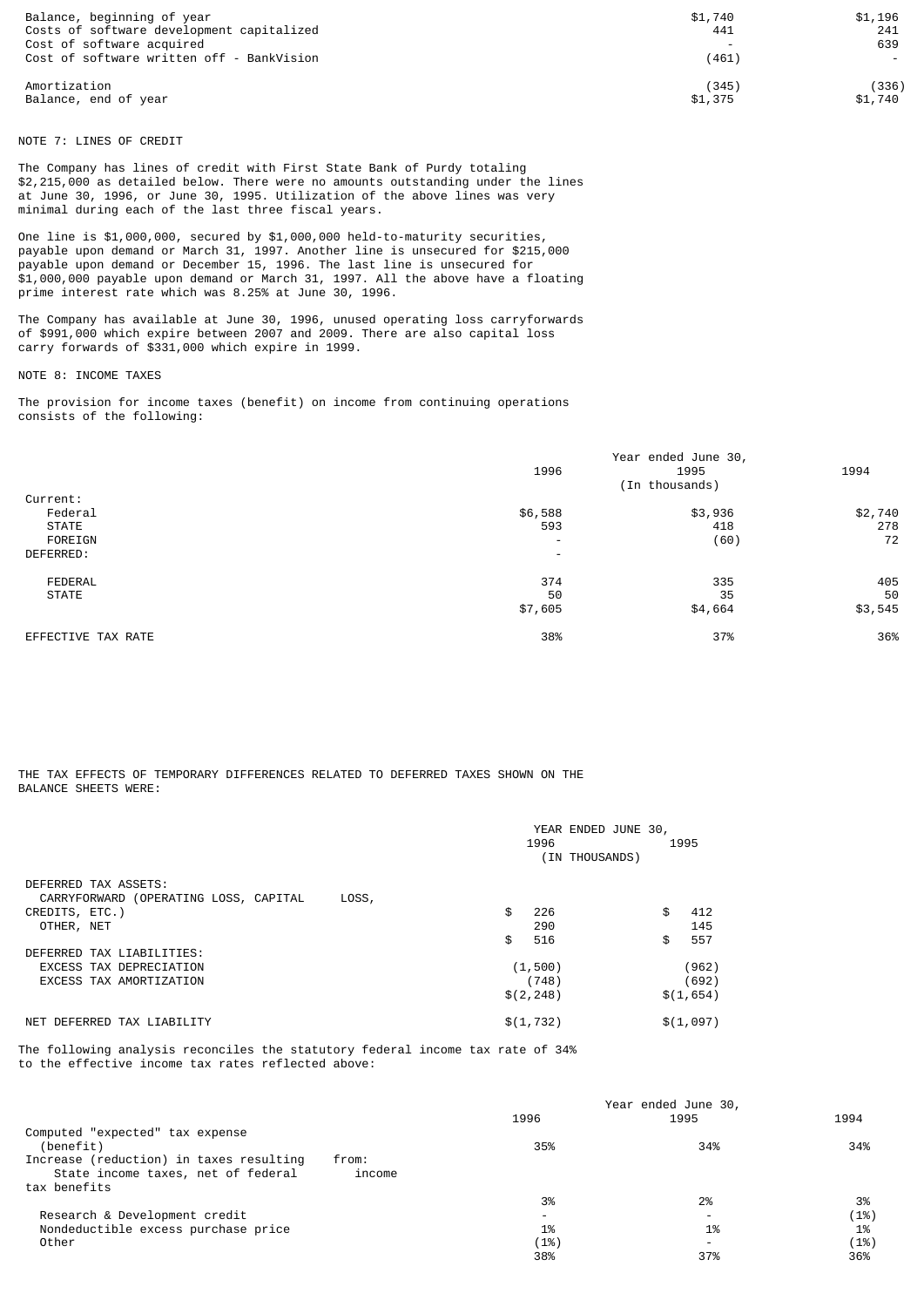The Company has available at June 30, 1996, unused operating loss carryforwards of \$991,000 which expire between 2007 and 2009. There are also capital loss carry forwards of \$331,000 which expire in 1999.

#### NOTE 9: SIGNIFICANT ESTIMATES AND CONCENTRATIONS

Generally accepted accounting principles require disclosure of certain significant estimates and current vulnerabilities due to certain concentrations. Those matters include the following:

Self Insurance - Under the Company's insurance programs, coverage is obtained for catastrophic exposure as well as those risks required by law or contract. It is the policy of the Company to retain a significant portion of certain expected losses related to health care. A reserve for losses expected under this program is recorded based upon the Company's estimate of the aggregate liability for claims incurred and totalled approximately \$209,000 for the year ended June 30,1996. The amount of actual losses could differ materially from the estimate reflected in these financial statements.

Major Supplier - The Company purchases most of its computer equipment (hardware) for resale in relation to installation of JHA software systems from one supplier. There are a limited number of hardware suppliers for these required materials.

#### NOTE 10: STOCK OPTION PLANS

The Company has two stock option plans: the 1987 Stock Option Plan (1987 SOP) and the Non-Qualified Stock Option Plan (NSOP).

The 1987 SOP was adopted by the Company on May 18, 1987, for its employees. Terms of the options, which may be qualified or non-qualified options, are determined by the Compensation Committee of the Board of Directors when granted. Shares of common stock are reserved for issuance under this plan at the time of each grant which must be at or above the fair market value at such time. The options terminate upon termination of employment, three months after retirement, one year after death or ten years after the grant.

The NSOP was adopted by the Company on November 18, 1985, for its outside directors. Options are exercisable in four equal annual installments beginning one year after grant at a price not less than 110% of the fair market value of the stock at grant. The options terminate when director status ends, upon surrender of the option or six years after grant. A total of 120,000 shares of common stock have been reserved for issuance under this plan with a maximum of 18,000 for each director.

A summary of the activity of all of the Company's stock option plans is:

|                                                                                             | Year ended June 30,    |                       |                     |
|---------------------------------------------------------------------------------------------|------------------------|-----------------------|---------------------|
|                                                                                             | 1996                   | 1995                  | 1994                |
| Options outstanding, beginning of year                                                      | 1,027,278              | 856,164               | 697,350             |
| Options issued                                                                              | 530,500                | 230,000               | 44,000              |
| Options exercised<br>Options terminated<br>Increase in options outstanding due to 33% stock | (205,166)              | (58,886)              | (115, 766)          |
| dividend                                                                                    |                        |                       | 230,580             |
| Options outstanding, end of year:                                                           | 1,352,612              | 1,027,278             | 856,164             |
| Currently exercisable                                                                       | 975,611                | 853,278               | 493,498             |
| Range of exercise price                                                                     | \$1,875<br>TO \$26,875 | \$1,875<br>to \$13.20 | \$.60<br>to \$13.20 |

## NOTE 11: EMPLOYEE STOCK PURCHASE PLAN

The Company established an employee stock purchase plan on January 1, 1996. the Plan allows the majority of its employees the opportunity to purchase shares of the Company directly from the Company. Purchases are made for all participants based on the closing bid price on the last business day each month.

## NOTE 12: 401(k) EMPLOYEE STOCK OWNERSHIP PLAN

The Company has a 401(k) Employee Stock Ownership Plan (ESOP) covering substantially all employees of the Company and its subsidiaries. As of July 1, 1987, the Plan was amended and restated to include most of the existing ESOP provisions and to add salary reduction contributions allowed under Section 401(k) of the Internal Revenue Code and to require employer matching contributions. The Company has the option of making a discretionary contribution to the Plan, however, none have been made for any of the three most recent fiscal years.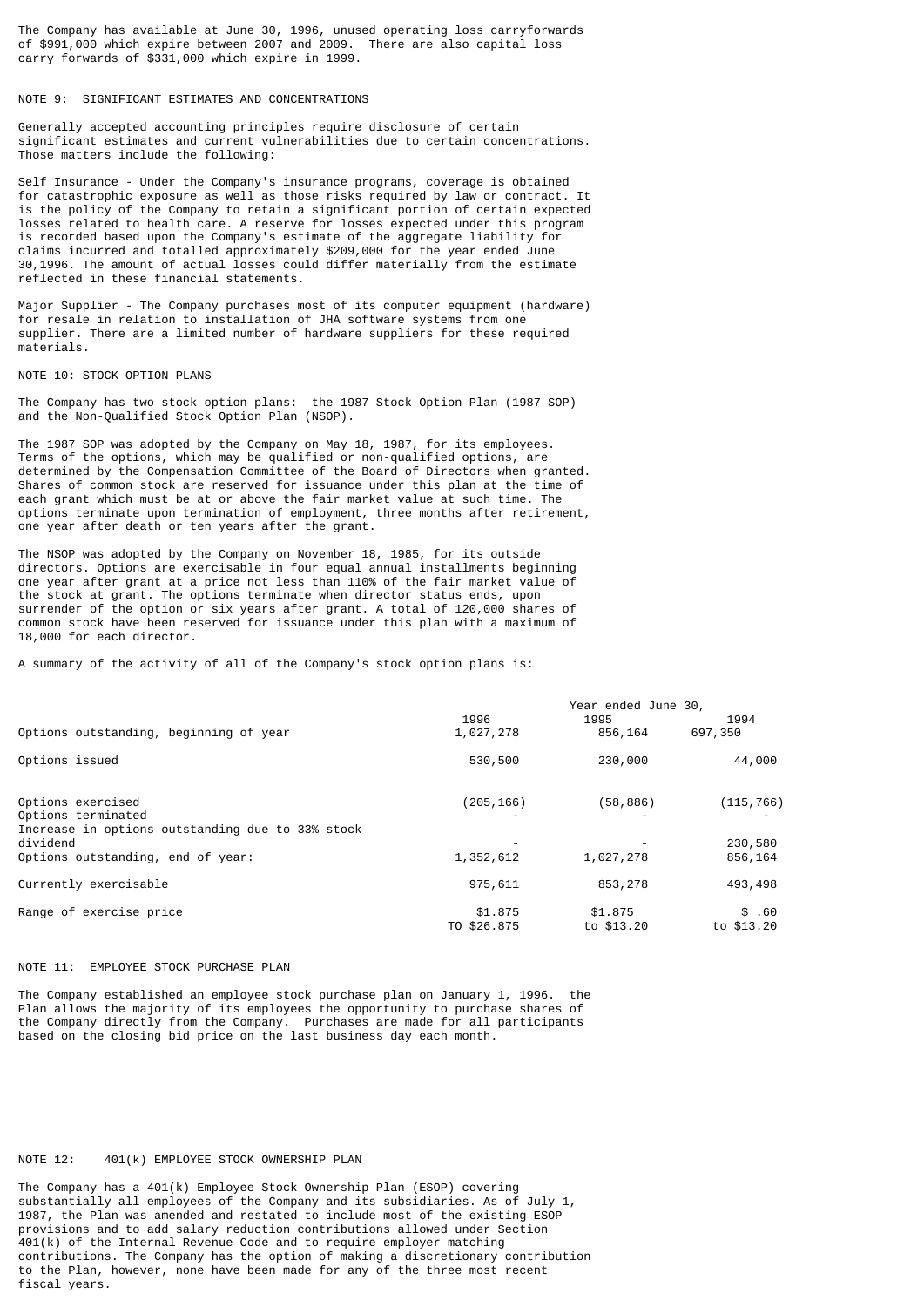## NOTE 13: RECONCILIATION OF INCOME FROM CONTINUING OPERATIONS TO NET CASH PROVIDED BY CONTINUING OPERATING ACTIVITIES

|                                                                                | Year ended June 30, |  |
|--------------------------------------------------------------------------------|---------------------|--|
| 1995<br>1996                                                                   | 1994                |  |
|                                                                                | (In thousands)      |  |
| Income from continuing operations<br>\$12,268<br>\$7,978                       | \$6,259             |  |
| Adjustments to reconcile income from continuing                                |                     |  |
| operations to net cash provided by operating activities:                       |                     |  |
| DEPRECIATION AND AMORTIZATION<br>3,562<br>2,077                                | 1,843               |  |
| PROVISION FOR DEFERRED INCOME TAXES<br>424<br>370                              | 455                 |  |
| (GAIN) LOSS ON SALE OF FIXED ASSETS<br>3<br>1                                  | 4                   |  |
|                                                                                |                     |  |
| REALIZED (GAIN) LOSS ON INVESTMENTS<br>(24)                                    | (33)                |  |
| 81<br>78<br>OTHER, NET                                                         | (71)                |  |
| (INCREASE) DECREASE ASSETS:                                                    |                     |  |
| TRADE RECEIVABLES<br>(2, 617)<br>760                                           | (3, 102)            |  |
| PREPAID EXPENSES AND OTHER<br>(1, 424)<br>(248)                                | (293)               |  |
| INCREASE (DECREASE) IN LIABILITIES:                                            |                     |  |
| ACCOUNTS PAYABLE<br>(2, 903)<br>1,757                                          | (727)               |  |
| <b>ACCRUED EXPENSES</b><br>1,825<br>139                                        | 61                  |  |
| INCOME TAXES<br>(843)<br>(401)                                                 | 179                 |  |
| DEFERRED REVENUE<br>918<br>547                                                 | 2,266               |  |
| \$2,403<br>TOTAL ADJUSTMENTS<br>\$1,679                                        | \$582               |  |
| NET CASH PROVIDED BY CONTINUING OPERATING<br>\$14,671<br>\$9,657<br>ACTIVITIES | \$6,841             |  |

### NOTE 14: BUSINESS ACQUISITIONS

The Company purchased the remaining shares in Central Interchange, Inc. that it didn't already own (81%) on September 1, 1995, for \$250,000 in stock.

On June 30, 1995, the Company acquired all the outstanding shares of Liberty Software, Inc. common stock and customer contracts for a total purchase consideration of \$12,000,000 cash. The total outlay was made over a period of approximately 10 months.

Effective July 1, 1994, the Company acquired all of the outstanding stock of CommLink Corp. The initial consideration paid to CommLink's stockholders was a total of \$2,526,000 in cash. Additional payments were possible over the subsequent two years, based on CommLink's average annual net income. Each transaction has been accounted for as a purchase.

The consolidated operations of the Company include the operations of the acquirees from their acquisition date. Unaudited Pro Forma consolidated operations assuming the above acquisitions were made at the beginning of the year are shown below:

|                                             | 1996           | 1995                     | 1994     |
|---------------------------------------------|----------------|--------------------------|----------|
|                                             | (In thousands) |                          |          |
| Net sales                                   | \$67,661       | \$67,455                 | \$63,543 |
| Income from continuing operations           | \$12,262       | \$8,173                  | \$8,142  |
| Loss from discontinued operations           | \$2.620        | $\overline{\phantom{0}}$ |          |
| Net income                                  | \$9.642        | \$8,173                  | \$8.142  |
| Income from continuing operations per share | .98            | $\overline{\phantom{a}}$ |          |
| Net income per share                        |                | .68                      | .66      |

The Pro Forma results are not necessarily indicative of what would have occurred had the acquisition been on that date, nor are they necessarily indicative of future operations. Pro Forma data reflect the adjusted amortized excess purchase price over net assets acquired. No adjustment was made to reflect the combined impact of operations on income tax expense of the separate companies.

## NOTE 15: DISCONTINUED OPERATIONS

In the last quarter of 1996, the Company decided to discontinue the operations of its BankVision Software, Ltd. subsidiary (BankVision) which it expects to sell by December 31, 1996. The estimated loss on disposal (no tax benefit expected) recorded in 1996 consists of the following:

| Estimated loss on sale                                                                          | \$2,390,000 |
|-------------------------------------------------------------------------------------------------|-------------|
| Operating losses from April 1, 1996 through June 30, 1996, net of applicable income tax benefit |             |
| of \$78,000                                                                                     | \$130.000   |
| Estimated operating losses from July 1, 1996 to anticipated disposal date, net of applicable    |             |
| income tax benefit of \$38,000                                                                  | \$100.000   |
|                                                                                                 | \$2,620,000 |

BankVision's sales were \$1,782,000, \$2,126,000 and \$1,918,000 in 1996, 1995, and 1994, respectively. The net book value of BankVision's assets included in the June 30, 1996, consolidated balance sheet and the results of its operations through March 31, 1996, and in 1995 and 1994 were immaterial.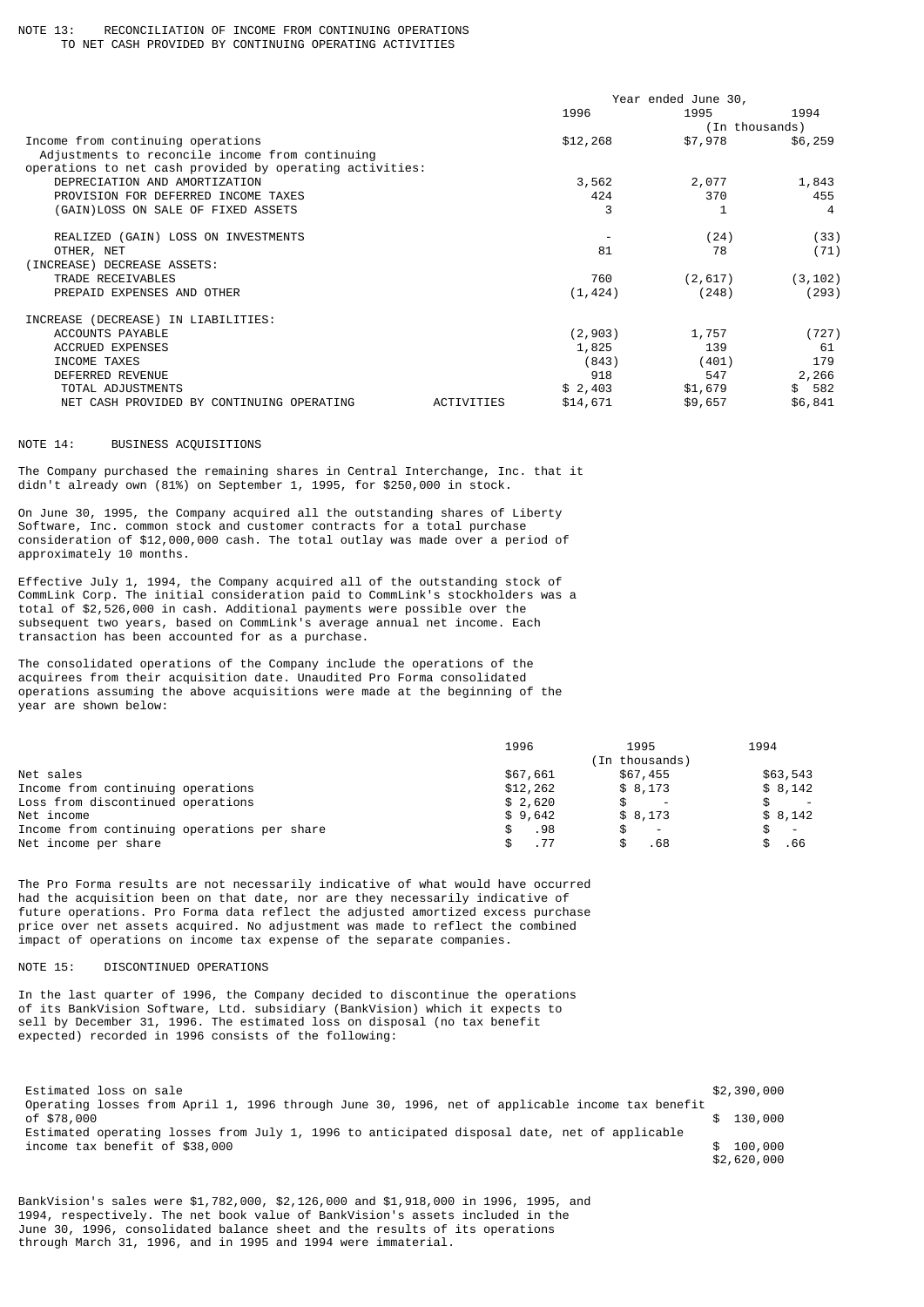Item 9. Disagreements on Accounting and Financial Disclosure

None.

#### PART III

Item 10. Directors and Executive Officers of the Registrant

See the information under the captions Election of Directors and Executive Officers and Significant Employees in the Company's Proxy Statement which is incorporated herein by reference.\*

Item 11. Executive Compensation

See the information under the captions Executive Compensation; Compensation Committee Report; and Company Performance in the Company's Proxy Statement which is incorporated herein by reference.\*

Item 12. Security Ownership of Certain Beneficial Owners and Management

See the information under the captions Stock Ownership of Certain Stockholders and Election of Directors in the Company's Proxy Statement which is incorporated herein by reference.\*

Item 13. Certain Relationships and Related Transactions

None.

\*Incorporated by reference pursuant to Rule 12b-23 and General Instruction G(3) to Form 10-K.

PART TV

Item 14. Exhibits, Financial Statement Schedules and Reports on Form 8-K

- (a) The following documents are filed as a part of this Report:
- (1) Financial Statements:

\_\_\_\_\_\_\_\_\_\_\_\_\_\_\_\_\_\_\_\_\_\_\_\_

The following Consolidated Financial Statements of the Company and its subsidiaries and the Reports of Independent Accountants thereon appear under Item 8 of this Report:

- - Independent Accountants Report.
- - Consolidated Statements of Income for the Years Ended June 30, 1996, 1995 and 1994.
- - Consolidated Balance Sheets as of June 30, 1996, and 1995.
- Consolidated Statements of Changes in Stockholders Equity for the Years Ended June 30, 1996, 1995 and 1994.
- Consolidated Statements of Cash Flows for the Years Ended June 30, 1996, 1995 and 1994.
- Notes to Consolidated Financial Statements.
- (2) Financial Statement Schedules:

The following Financial Statement Schedules filed as part of this Report appear under Item 8 of this Report:

There are no schedules included because they are not applicable or the required information is shown in the Consolidated Financial Statements or Notes thereto.

- (3) List of Exhibits
	- (3) Articles of Incorporation and Bylaws

 Except as otherwise specifically noted, the following documents are incorporated by reference as exhibits hereto pursuant to Rule 12b-32:

- 3.1 Certificate of Incorporation attached as Exhibit 3.1 to the Company's Registration Statement on Form S-1, filed November 17, 1985.
- 3.2 Certificate of Amendment of Certificate of Incorporation attached as Exhibit 4 to the Company's Quarterly Report on Form 10-Q for the Quarter ended December 31, 1987.
- 3.3 Certificate of Amendment of Certificate of Incorporation attached as Exhibit 3.1 to the Company's Annual Report on Form 10-K for the Year Ended June 30, 1993.
	- 3.4 Amended and Restated Bylaws attached as Exhibit A to the Company's Quarterly Report on Form 10-Q for the Quarter ended March 31, 1996.

#### (10) Material Contracts

Except as otherwise noted, the following material contracts are incorporated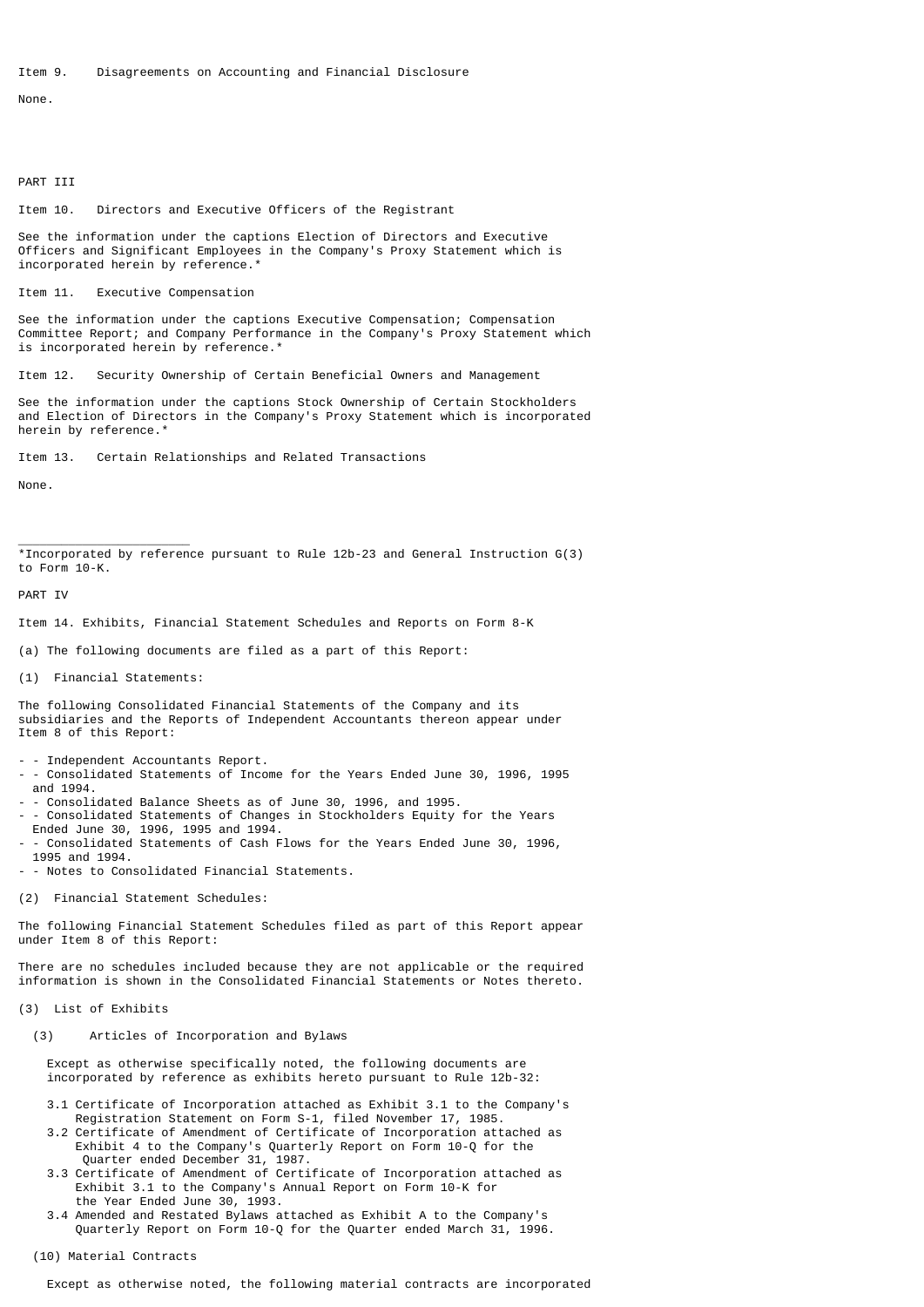herein by reference as Exhibits hereto pursuant to Rule 12b-32:

- 10.1 The Company's 1987 Stock Option Plan, as amended as of October 27,1992, attached as Exhibit 19.1 to the Company's Quarterly Report on Form 10-Q for the Quarter ended September 30, 1992.
	- 10.2 The Company's Non-Qualified Stock Option Plan, as amended as of October 26, 1993, attached as Exhibit 19.2 to the Company's Quarterly Report on Form 10-Q for the Quarter ended September 30, 1993.
- 10.3 The Company's 1995 Non-Qualified Stock Option Plan (attached hereto). 10.4 IBM Remarketer Agreement dated May 21, 1992, attached as Exhibit 10.1
- to the Company's Annual Report on Form 10-K for the Year Ended June 30, 1992. 10.5 Purchase Agreement for CommLink Corp. dated July 27, 1994, the
- CommLink Stock Purchase Option dated February 28, 1992 and the Option Modification dated October 14, 1993, all attached as Exhibit 2 to the Company's Current Report on Form 8-K dated July 27, 1994.
- 10.6 Stock Purchase Agreement for Liberty Software, Inc. dated June 30, 1995, attached as Exhibit 2 to the Company's Current Report on Form 8- K dated June 30, 1995.
	- 10.7 Marketing Agreement and Master Agreement, each dated June 30, 1995 between the Company and Broadway & Seymour, Inc., attached as Exhibit 10 to the Company's Current Report on Form 8-K dated June 30, 1995.
	- 10.8 Form of Indemnity Agreement which has been entered into as of August 27, 1996 between the Company and each of its Directors (attached hereto).
	- (22) Subsidiaries of the Registrant

A list of the Company's subsidiaries is attached hereto as Exhibit 22.

(24) Consents of Experts and Counsel

Consent of Independent Accountants is attached hereto as Exhibit 24.

(b) Reports on Form 8-K:

None.

#### SIGNATURES

Pursuant to the requirements of Section 13 or 15(d) of the Securities Exchange Act of 1934, the Registrant has duly caused this report to be signed on its behalf by the undersigned, thereunto duly authorized this 25th day of September, 1996.

JACK HENRY & ASSOCIATES, INC., Registrant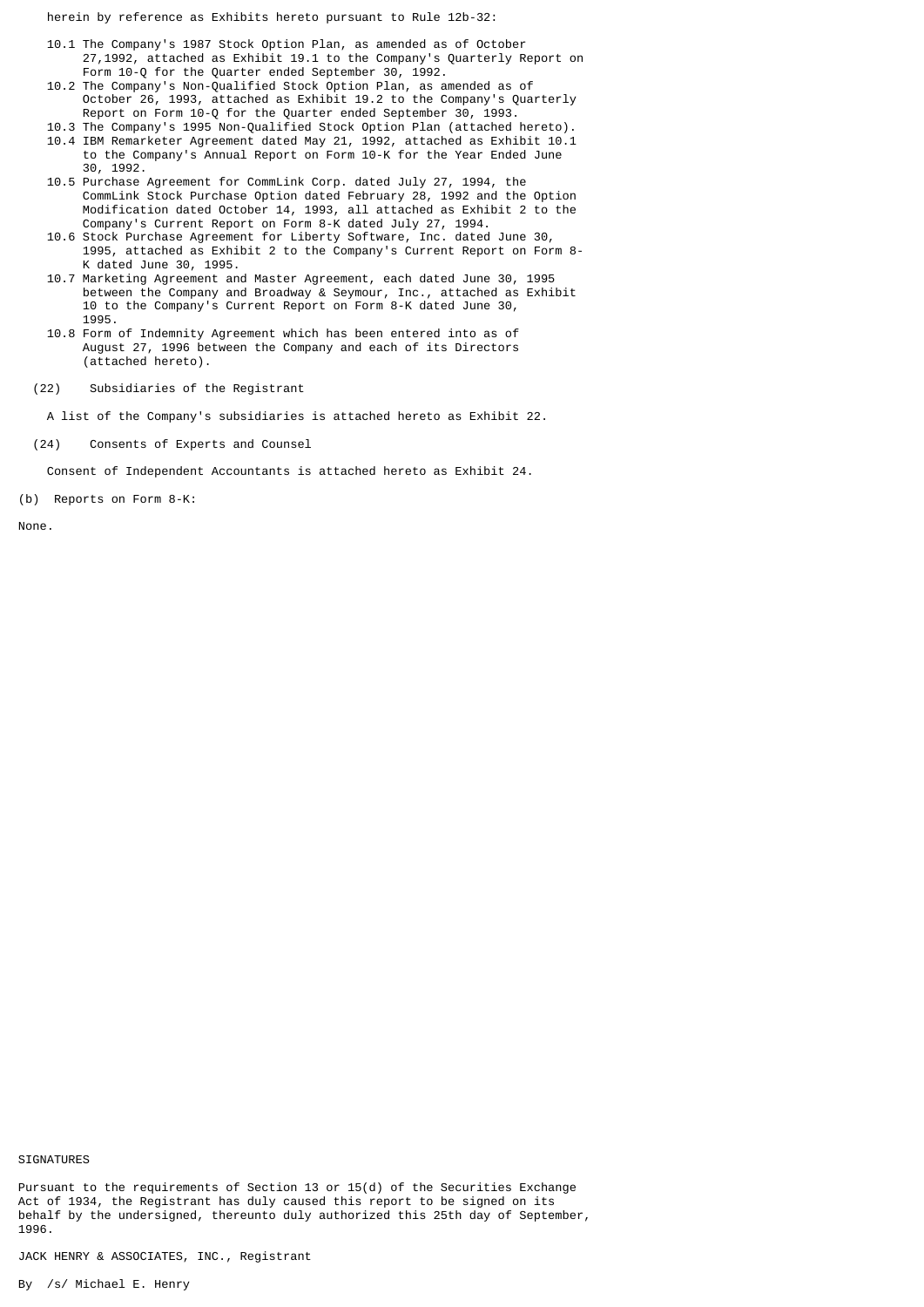Pursuant to the requirements of the Securities Exchange Act of 1934, this report has been signed below by the following persons on behalf of the registrant and in the capacities and on the dates indicated:

| SIGNATURE                                    | CAPACITY                                                                                               | DATE               |
|----------------------------------------------|--------------------------------------------------------------------------------------------------------|--------------------|
| /s/ Michael E. Henry<br>Michael E. Henry     | Chairman of the<br>Board and Chief<br>Executive Officer                                                | September 25, 1996 |
| /s/ Michael R. Wallace<br>Michael R. Wallace | President, Chief<br>Operating Officer<br>and Director                                                  | September 25, 1996 |
| /s/ John W. Henry<br>John W. Henry           | Vice Chairman, Senior<br>Vice President and<br>Director                                                | September 25, 1996 |
| /s/ Jerry D. Hall<br>Jerry D. Hall           | Executive Vice<br>President and<br>Director                                                            | September 25, 1996 |
| /s/ Terry W. Thompson<br>Terry W. Thompson   | Vice President,<br>Treasurer and<br>Chief Financial<br>Officer<br>(Principal<br>Accounting<br>Officer) | September 25, 1996 |
| /s/ James J. Ellis<br>James J. Ellis         | Director                                                                                               | September 25, 1996 |
| /s/ Burton 0. George<br>Burton O. George     | Director                                                                                               | September 25, 1996 |
| /s/ George R. Curry<br>George R. Curry       | Director                                                                                               | September 25, 1996 |

EXHIBIT 10.3

# JACK HENRY & ASSOCIATES, INC. 1995 NON-QUALIFIED STOCK OPTION PLAN

 Jack Henry & Associates, Inc. (the "Company"), a Delaware corporation, hereby formulates and adopts the following 1995 Non-Qualified Stock Option Plan (the "Plan") for non-employee directors of the Company.

 1. Purpose. The purpose of the Plan is to obtain for the Company the benefits of the additional incentive inherent in the ownership of Common Stock, \$.01 par value per share, of the Company ("Common Stock"), by selected nonemployee directors of the Company who are important to the success and the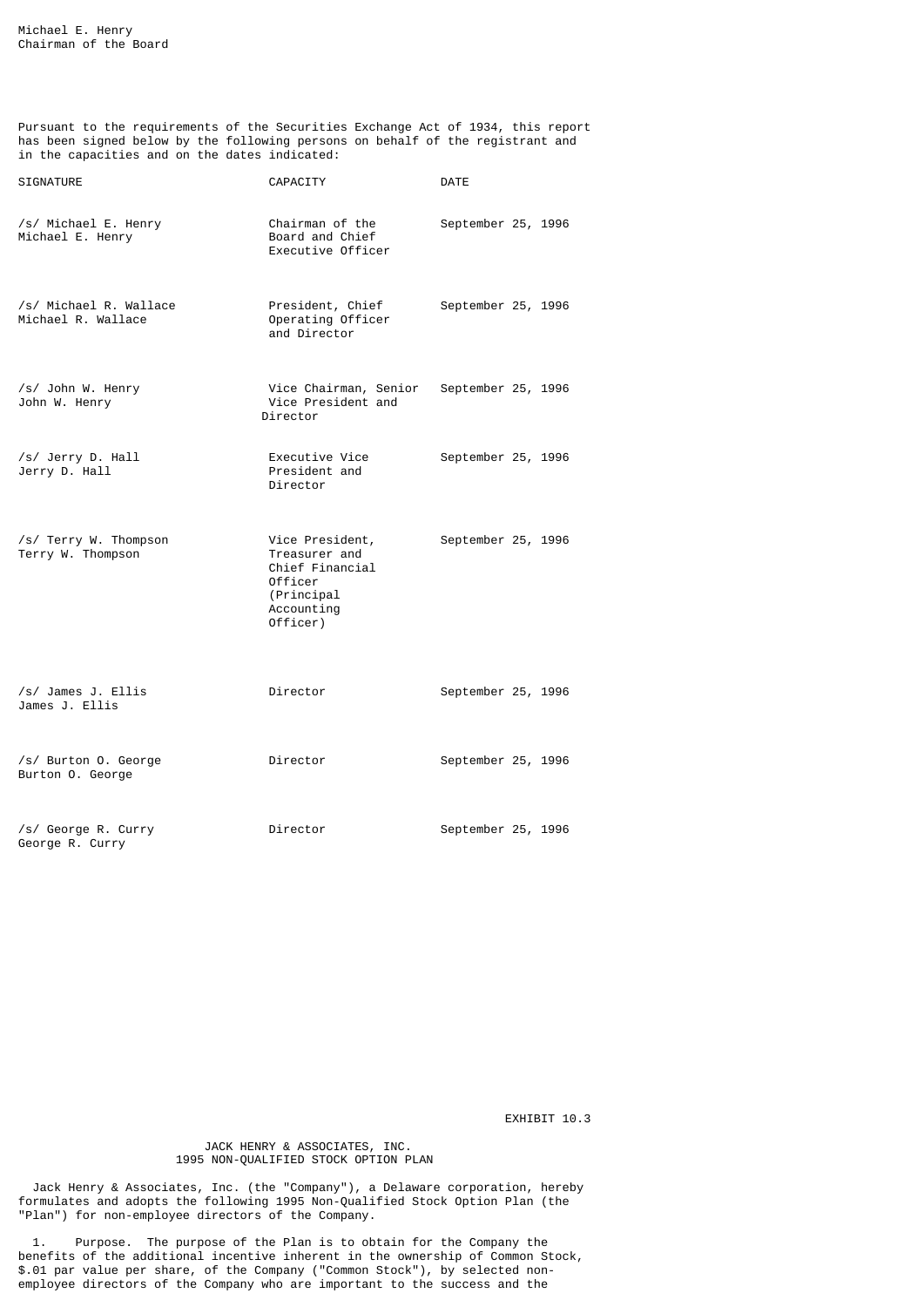growth of the business of the Company, to help the Company retain the services of such persons, and to compensate such persons for their service on the Board of Directors.

 2. Stock Option Committee. The Board of Directors of the Company shall appoint from among its members a Non-Qualified Stock Option Committee (the "Committee"), consisting of no fewer than two directors, none of whom shall be eligible to participate under the Plan. The Committee shall select one of its members as Chairman and shall adopt such rules and regulations as it shall deem appropriate concerning the holding of its meetings and the transaction of its business. A majority of the whole Committee shall constitute a quorum, and the act of a majority of the members of the Committee shall be the act of the Committee. Any member of the Committee may be removed at any time either with or without cause by resolution adopted by the Board of Directors of the Company; and any vacancy on the Committee may at any time be filled by resolution adopted by the Board of Directors.

 3. Stock Subject to Options. Subject to the provisions of paragraph 13, the number of shares of Common Stock subject at any one time to options granted under the Plan plus the number of such shares then outstanding pursuant to exercises of options granted under the Plan shall not exceed an aggregate of 200,000 shares. If and to the extent that options granted under the Plan terminate or expire in accordance with paragraph 8 without having been exercised, new options may be granted with respect to the shares covered by such terminated or expired options, provided that the granting and terms of such new options shall in all respects comply with the provisions of the Plan.

 There shall be reserved at all times for sale under the Plan a number of shares of Common Stock (either authorized and unissued shares or shares held in the Company's treasury, or both) equal to the maximum number of shares which may be purchased pursuant to options granted or that may be granted under the Plan.

 Shares transferred by the Company upon the exercise of any option granted under the Plan may be shares of authorized and unissued Common Stock, shares of issued Common Stock held in the Company's treasury, or both.

Administration. The Committee shall have the authority and responsibility, within the limitations of the Plan, as amended or modified from time to time, to calculate the "fair market value" of shares subject to grant in accordance with paragraph 7, the terms and provisions of the respective Option Agreements (which need not be identical), and to make all other determinations necessary or advisable for administering the Plan.

 Any or all powers and functions of the Committee may at any time and from time to time be exercised by the Board of Directors or the Executive Committee thereof; provided, however, that such powers and functions of the Committee may be exercised by the Board of Directors or the Executive Committee, as the case may be, only if, at the time of such exercise, a majority of the members of the entire Board of Directors or the Executive Committee, as the case may be, and a majority of the directors acting in the particular matter, are not eligible to participate under the Plan.

Eligible Participants. Options may be granted under the Plan only to outside directors of the Company. An "outside director" shall mean a director who is not at the time of the grant of any option under the Plan to him, nor at any time within one year prior thereto, an employee of the Company. An outside director receiving any option under the Plan is hereinafter referred to as an "Optionee".

## 6. Grant of Options.

 (a) Annual Grants. On the third business day following the day of each annual meeting of the stockholders of the Company, each outside director shall automatically and without further action of the Board or the Committee be granted a non-statutory stock option (a stock option which does not qualify under Sections 422 or 423 of the Internal Revenue Code of 1986) to purchase 5,000 shares of Common Stock, subject to adjustment and substitution as set forth below. If the number of shares then remaining available for the grant of stock options under the Plan is not sufficient for each outside director to be granted an option for 5,000 shares (or the number of adjusted or substituted shares), then each outside director shall be granted an option for a number of whole shares equal to the number of shares then remaining available divided by the number of outside directors, disregarding any fractions of a share.

 (b) Grant Limitation. Notwithstanding any other provision of this Plan, no outside director may be granted options to purchase more than 50,000 shares of Common Stock pursuant to the Plan.

## 7. Price.

 (a) The option price of each share of Common Stock purchasable under any option granted under the Plan shall be 100% of the "fair market value" thereof at the time the option is granted.

 (b) The option price shall become immediately due upon exercise of the option and shall be payable in one of the alternative forms specified below: a. full payment by certified check payable to the Company; b. full payment in shares of Common Stock having a fair market value on the Exercise Date (as such term is defined below) equal to the option price, which shares shall have been held for more than six months by the individual; or c. any combination of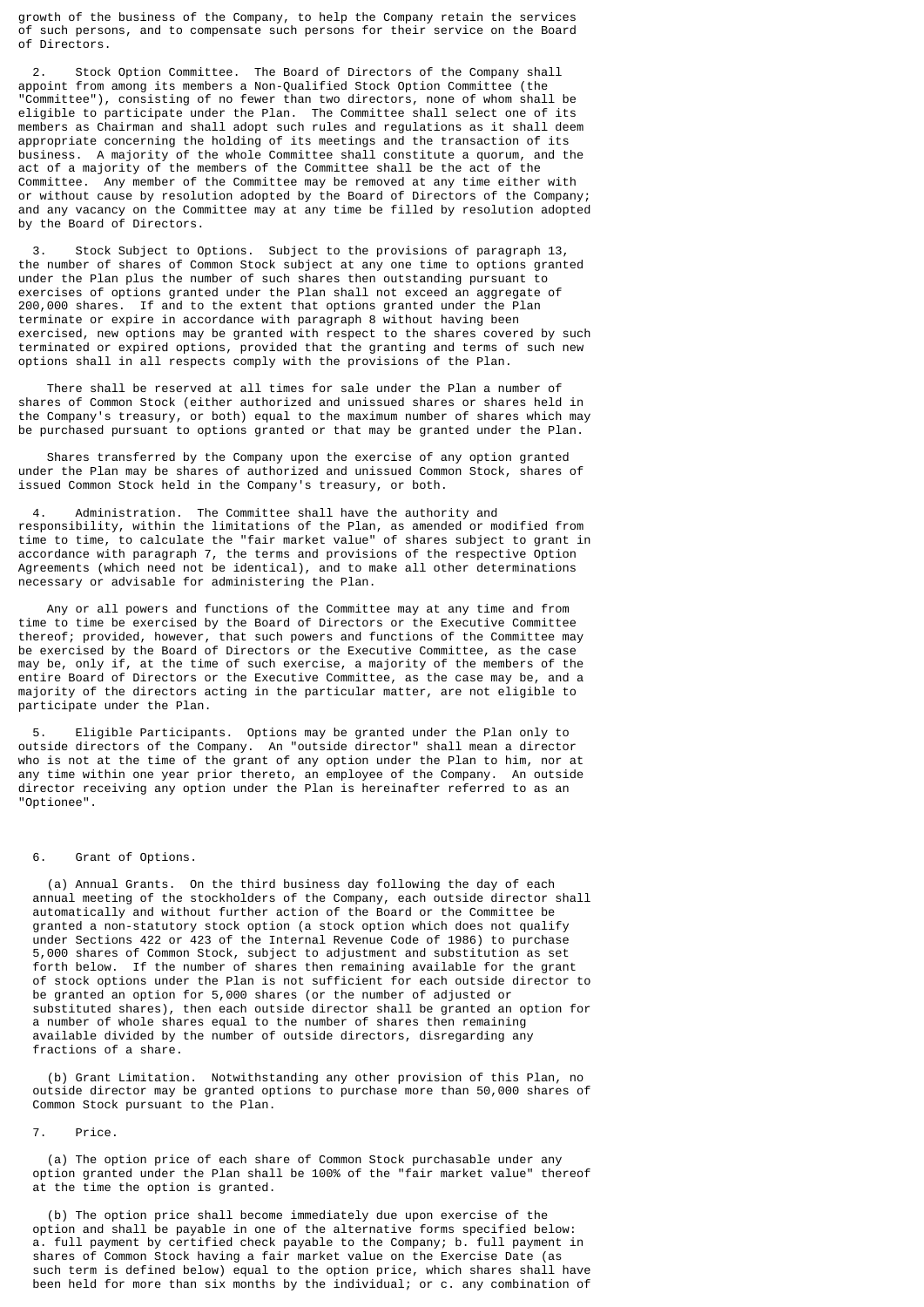certified check payable to the Company and/or shares of Common Stock valued at fair market value on the Exercise Date, equal in the aggregate to the option price. For purposes of this subsection (b), the Exercise Date shall be the date on which written notice of the exercise of the option is delivered to the Company, together with payment of the option price for the purchased shares.

 (c) The "fair market value" of a share on a particular date shall be: d. if shares of Common Stock are listed on such date on one or more national securities exchanges or the National Market System of the National Association

 of Securities Dealers, Inc. ("NASD"), the last reported sale price of a share on such date as recorded on the composite tape system or on the National Association of Securities Dealers Automatic Quotation System ("NASDAQ"), or if no sale of Common Stock took place on such date, the last reported sale price of a share on the most recent day on which a sale of a share took place as recorded by such system or on such exchange, as the case may be; or e. if Common Stock is not listed on such date on any national securities exchange or the National Market System of the NASD, the mean between the last closing bid and asked quotations of a share of Common Stock on such date (or if none, on the most recent date on which there were bid and asked quotations of a share), as reported by NASDAQ, the National Quotation Bureau, Incorporated, or other similar service selected by the Board of Directors or the Committee.

 8. Exercisability, Vesting and Duration of Options. No option granted under the Plan shall be exercisable until six months after the date of grant. Subject to the foregoing, all options granted under the Plan shall be fully vested and exercisable after the fourth anniversary of the date of the director's first election or appointment to the Board of Directors of the Company (the "Initial Service Date"). For directors who have served less than four continuous years, and subject to the first sentence of this paragraph 8, options granted under the Plan shall vest and become exercisable as follows:

 (a) with respect to 25% of the shares subject to option, after the expiration of one year from the Initial Service Date;

 (b) with respect to 50% of the shares subject to option, after the expiration of two years from the Initial Service Date;

 (c) with respect to 75% of the shares subject to option, after the expiration of three years from the Initial Service Date.

-30-

Provided, however, that any option granted under the Plan shall become exercisable in its entirety upon the death, illness, disability or retirement of the Optionee; and provided further that no portion of any option not theretofore exercisable shall become exercisable following the removal or termination of the Optionee as a director of the Company, for any reason other than his or her death, illness, disability or retirement.

 The unexercised portion of any vested option granted under the Plan shall automatically and without notice terminate and become null and void at the time of the earliest to occur of the following: 1. the expiration of ten years from the date on which such option was granted; 2. the expiration of one year following the issuance of letters testamentary or letters of administration to the executor or administrator of a deceased Optionee, if the Optionee's death occurs during his term as a director of the Company; or 3. the surrender by the Optionee to the Company of any such option (whether or not in exchange for any other option).

Exercise of Options. Options granted under the Plan shall be exercised by the Optionee (or by his executors or administrators, as provided in paragraph 10) as to all or part of the shares covered thereby, by the giving of written notice of the exercise thereof to the Company at its principal business office, specifying the number of shares to be purchased, specifying a business day, not less than 10 days nor more than 15 days from the date such notice is given, for the payment of the purchase price against delivery of the shares being purchased and specifying the method of payment of such purchase price.

 Subject to the provisions of paragraph 17, the Company shall cause certificates for the shares so purchased to be delivered to the Optionee or his executors or administrators at its principal business office, against payment of the full purchase price, on the date specified in the notice of exercise.

Non-Transferability of Options. No option granted under the Plan shall be transferable by the Optionee other than by Will, or if the grantee dies intestate by the laws of descent and distribution. During the lifetime of an Optionee, he alone may exercise his options.

 In the event of the Optionee's death during his term as a director of the Company, his options shall thereafter be exercisable, as provided in subparagraph 8(ii), by such person(s) entitled to do so under the Will of the grantee, or, if the grantee shall fail to make testamentary disposition of the stock option or shall die intestate, by the legal representative of the grantee.

 11. Rights of Optionee. Neither the Optionee nor his executors or administrators shall have any of the rights of a stockholder of the Company with respect to the shares subject to an option granted under the Plan until certificates for such shares shall have been issued upon the exercise of such option.

 12. Right to Terminate. Nothing in the Plan or in any option granted under the Plan shall confer upon any Optionee the right to continue as a director of the Company or affect the right of the stockholders of the Company to terminate the Optionee as a director at any time, or the right of the Board of Directors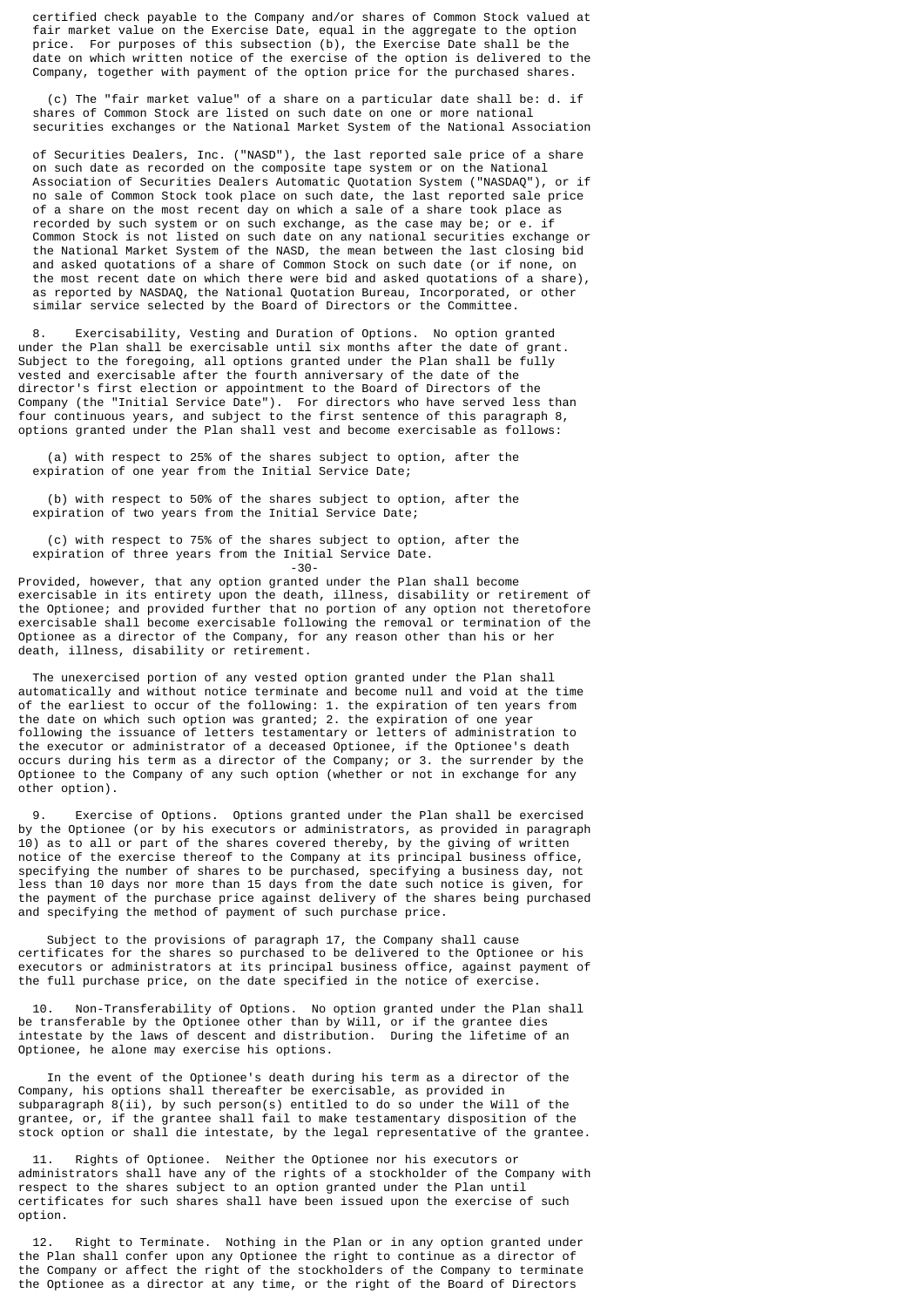to elect or remove directors, subject, however, to the provisions of Delaware law.

 13. Adjustment of Shares. If any change is made in the shares subject to the Plan or subject to any option granted under the Plan (through merger, consolidation, reorganization, recapitalization, stock dividend, split-up, combination of shares, exchange of shares, issuance of rights to subscribe, or change in capital structure), appropriate adjustments or substitutions shall be made by the Committee in or for such shares (including adjustments in the maximum number of shares subject to the Plan and the number of such shares and price per share subject to the Plan and the number of such shares and price per shares subject to outstanding options) as the Committee in its sole discretion shall deem equitable to prevent dilution or enlargement of option rights; provided, however, that in the case of any transaction (or series of transactions carried out within a period of twelve consecutive months) in which the Company is consolidated or merged with another corporation (other than a subsidiary or other affiliated company of the Company), or in which substantially all of the properties or assets of the Company are acquired by another person, firm or corporation (other than one or more subsidiaries or other affiliated companies of the Company), and in which the stockholders of the Company receive, either directly or indirectly, as consideration, cash and/or non-equity securities or a package which does not include an amount of equity securities (as defined in Section 3(a)(11) of the Exchange Act) equal to more than 20% of the aggregate value of such package as conclusively<br>-31--31-

determined by the Committee, the Committee shall, alternatively, have the right to terminate all then outstanding options (in which event such options shall not be subject to the above described adjustments) by causing written notice of such termination to be given to each Optionee not less than 30 days prior to the date on which such consolidation, merger or acquisition is expected to become effective and, if applicable, the date as of which it is expected that holders of Common Stock of record shall be entitled to exchange their shares of Common Stock for securities or other property deliverable upon such consolidation, merger or acquisition. In providing such notice, the Board of Directors may, in its discretion, with respect to options, waive the restrictions on exercise pursuant to paragraph 8 and permit such option or options to become immediately exercisable. Such notice shall be deemed duly given when delivered personally, or mailed first-class postage prepaid, to each Optionee at his address appearing in the records of the Company, and failure to give such notice to any Optionee, or any defect therein, shall not affect the termination of an option held by any other Optionee.

 14. Amendment of the Plan. The Board may, from time to time, but not more often than once every six months, amend or modify the Plan in all respects, except that without stockholder approval no such amendment or modification may (a) increase the total number of shares reserved for options thereunder (other than an increase merely reflecting an adjustment as described in paragraph 13), (b) change the option price from 100% of the "fair market value" on the date of grant, (c) change the class of outside directors eligible to receive options, or (d) extend the period of exercise beyond ten years from the date of grant.

Rights and obligations under any option previously granted under the Plan may not be altered or impaired by any such amendment or modification of the Plan except upon consent of the person to whom such option was granted.

 15. Termination or Suspension of the Plan. The Board of Directors may at any time suspend or terminate the Plan. The Plan, unless sooner terminated, shall terminate at the close of business on November 30, 2005. An option may not be granted while the Plan is suspended or after it is terminated. Rights and obligations under any option granted while the Plan is in effect shall not be altered or impaired by suspension or termination of the Plan, except upon the consent of the person to whom such option and right were granted.

Form of Agreements with Optionees. Subject to the limitations of the Plan as amended or modified from time to time, every option granted under the Plan shall be in such form and shall contain such terms and conditions (which need not be identical) as the Committee, in its discretion, may determine. The rights and obligations under any such form of option granted under the Plan shall not be altered or impaired, except upon consent of the person to whom such option and right were granted.

 17. Purchase for Investment. If the Committee in its discretion determines that as a matter of law such procedure is or may be desirable, it may require the Optionee, upon any exercise of an option granted hereunder or any portion thereof and as a condition to the Company's obligation to deliver certificates representing the shares subject to exercise, to execute and deliver to the Company a written statement, in form satisfactory to legal counsel for the Company, representing and warranting that his purchase or receipt of shares of Common Stock upon exercise thereof shall be for his own account, for investment and not with a view to the resale or distribution thereof and that any subsequent offer for sale or sale of any such shares shall be made either pursuant to (a) a Registration Statement on an appropriate form under the Securities Act of 1933, as amended (the "Securities Act"), which Registration Statement has become effective and is current with respect to the shares being offered and sold or (b) a specific exemption from the registration requirements of the Securities Act, but in claiming such exemption the Optionee shall, prior to any offer for sale or sale of such shares, obtain a favorable written option from counsel for or approved by the Company as to the availability of such exemption.

 The Company may endorse an appropriate legend referring to the foregoing restriction upon the certificate or certificates representing any shares issued or transferred to the Optionee upon exercise of any option granted under the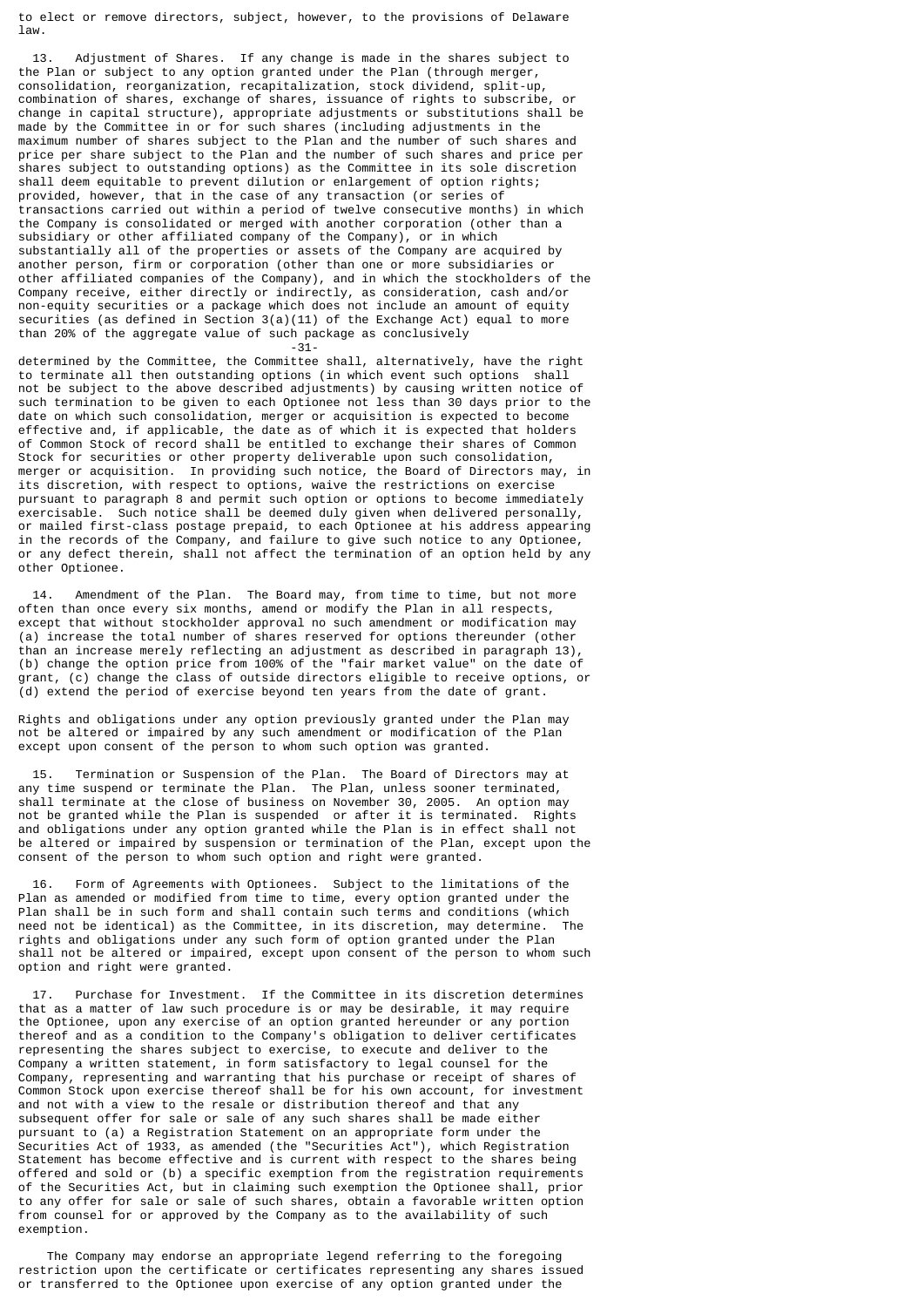Plan and may issue "stop transfer" instructions to its transfer agent in respect of such shares.

 18. Listing of Shares and Related Matters. If at any time the Board of Directors shall determine, in its sole discretion, that the listing, registration or qualification of the shares covered by the Plan upon any national securities exchange or market system or under any state or federal law, or the consent or approval of any governmental regulatory body, is necessary or desirable as a condition of, or in

connection with, the sale or purchase of shares under the plan, no shares will be delivered unless and until such listing, registration, qualification, consent or approval shall have been effected or obtained, or otherwise provided for, free of any conditions not acceptable to the Board of Directors.

 19. Governing Law. The Plan and all options which may be granted under the Plan shall be governed by, and construed in accordance with, the laws of the State of Delaware from time to time obtaining.

 20. Gender. Unless the context of the Plan otherwise requires, the masculine, feminine or neuter gender each shall include the other genders and the singular shall include the plural.

21. Effective Date of Plan. The Plan shall become effective upon approval

by the affirmative vote of the holders of a majority of the Common Stock present in person or by proxy and entitled to vote at a duly called and convened meeting of such holders.

INDEMNITY AGREEMENT

 This Agreement is made as of the \_\_\_\_\_ day of \_\_\_\_\_\_\_\_\_\_, 1996, by and between Jack Henry & Associates, Inc., a Delaware corporation (the "Corporation"), and  $($ the "Indemnitee").

 WHEREAS, Indemnitee is a member of the Board of Directors and/or an officer of the Corporation and as such is performing a valuable service for the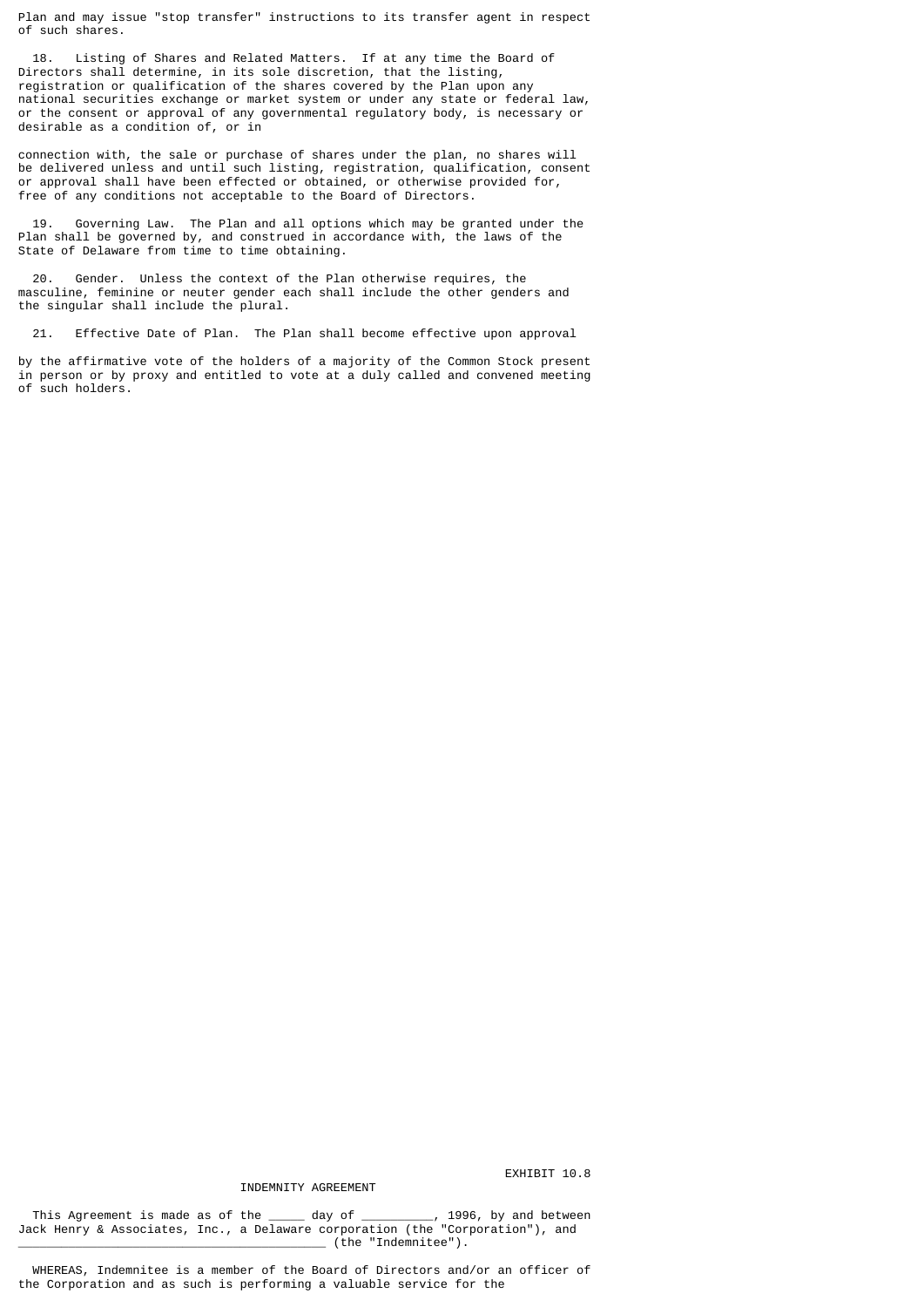WHEREAS, it is essential to the Corporation to retain and attract as Directors and officers the most capable persons available; and

 WHEREAS, the substantial increase in corporate litigation subjects Directors and officers to expensive litigation risks at the same time that the availability of and coverage provided by directors' and officers' liability insurance has become uncertain; and

 WHEREAS, it is now and has been the express policy of the Corporation, as reflected in Article Eleventh of the Articles of Incorporation of the Corporation, to indemnify its Directors and officers so as to provide them with the maximum protection permitted by law; and

 WHEREAS, the Corporation and Indemnitee desire to enter into this Agreement to provide to Indemnitee additional rights to indemnification in consideration of Indemnitee s continued service to the Corporation as a Director and/or officer.

 NOW, THEREFORE, in consideration of Indemnitee's continued service as a Director or officer after the date hereof the parties agree as follows:

1. Definitions. As used in this Agreement:

 (a) The term "Proceeding" shall include any threatened, pending or completed action, suit or proceeding, whether brought by or in the right of the Corporation or otherwise and whether of a civil, criminal, administrative or investigative nature.

 (b) The term "Expenses" shall include, but is no limited to, expenses (including all without limitation attorneys fees) of investigations, judicial or administrative proceedings or appeals, damages, judgments, fines, amounts paid in settlement by or on behalf of Indemnitee, attorneys fees and disbursements and any expenses of establishing a right to Indemnification under this Agreement.

 (c) The term "Director" and "Officer" shall include Indemnitee's service at the request of the Corporation as a director, officer, employee or agent of another corporation, partnership, joint venture, trust or other enterprise as well as Director of Officer of the Corporation.

 (d) For purposes of Section 3 and 4, the phrase "decided in a Proceeding" shall mean a decision by a court, arbitrator(s), hearing officer or other judicial agent having the requisite legal authority to make such a decision which decision has become final and from which no appeal or other review proceeding is permissible.

 2. Indemnity of Director of Officer. Subject only to the limitations set forth in Section 3, Corporation will pay on behalf of the Indemnitee all Expenses actually and reasonably incurred by Indemnitee because of any claim or claims made against him in a Proceeding by reason of the fact that he is or was a Director and/or Officer.

 3. Limitations on Indemnity. Corporation shall not be obligated under this Agreement to make any payment of Expenses to the Indemnitee:

(a) the payment of which is prohibited by applicable law;

 (b) for which and to the extent payment is actually and unqualifiedly made to the Indemnitee under an insurance policy or otherwise; or

 (c) resulting from a claim in a Proceeding decided adversely to the Indemnitee based upon or attributable to the Indemnitee gaining in fact any personal profit or advantage to which he was not legally entitled.

-34-

 4. Advance Payment of Costs. Expenses incurred by Indemnitee in defending a claim against him in a Proceeding shall be paid by the Corporation as incurred and in advance of the final disposition of such Proceeding. Indemnitee hereby agrees and undertakes to repay such amounts advanced if it shall be decided in a Proceeding that he is not entitled to be indemnified by the Corporation pursuant to this Agreement or otherwise.

 5. Enforcement. If a claim under this Agreement is not paid by Corporation, or on its behalf, within thirty days after a written claim has been received by Corporation, the Indemnitee may at any time thereafter bring suit against Corporation to recover the unpaid amount of the claim and if successful in whole or in part, the Indemnitee shall be entitled to be paid also the Expenses of prosecuting such claim.

 6. Subrogation. In the event of payment under this Agreement, Corporation shall be subrogated to the extent of such payment to all of the rights of recovery of the Indemnitee, who shall execute all papers required and shall do everything that may be necessary to secure such rights, including the execution of such documents necessary to enable Corporation effectively to bring suit to enforce such rights.

Notice. The Indemnitee, as a condition precedent to his right to be indemnified under this Agreement, shall give to Corporation notice in writing as soon as practicable of any claim made against him for which indemnity will or could be sought under this Agreement. Notice to Corporation shall be given at its principal office and shall be directed to the Corporation's Secretary (or such other address as Corporation shall designate in writing to the Indemnitee);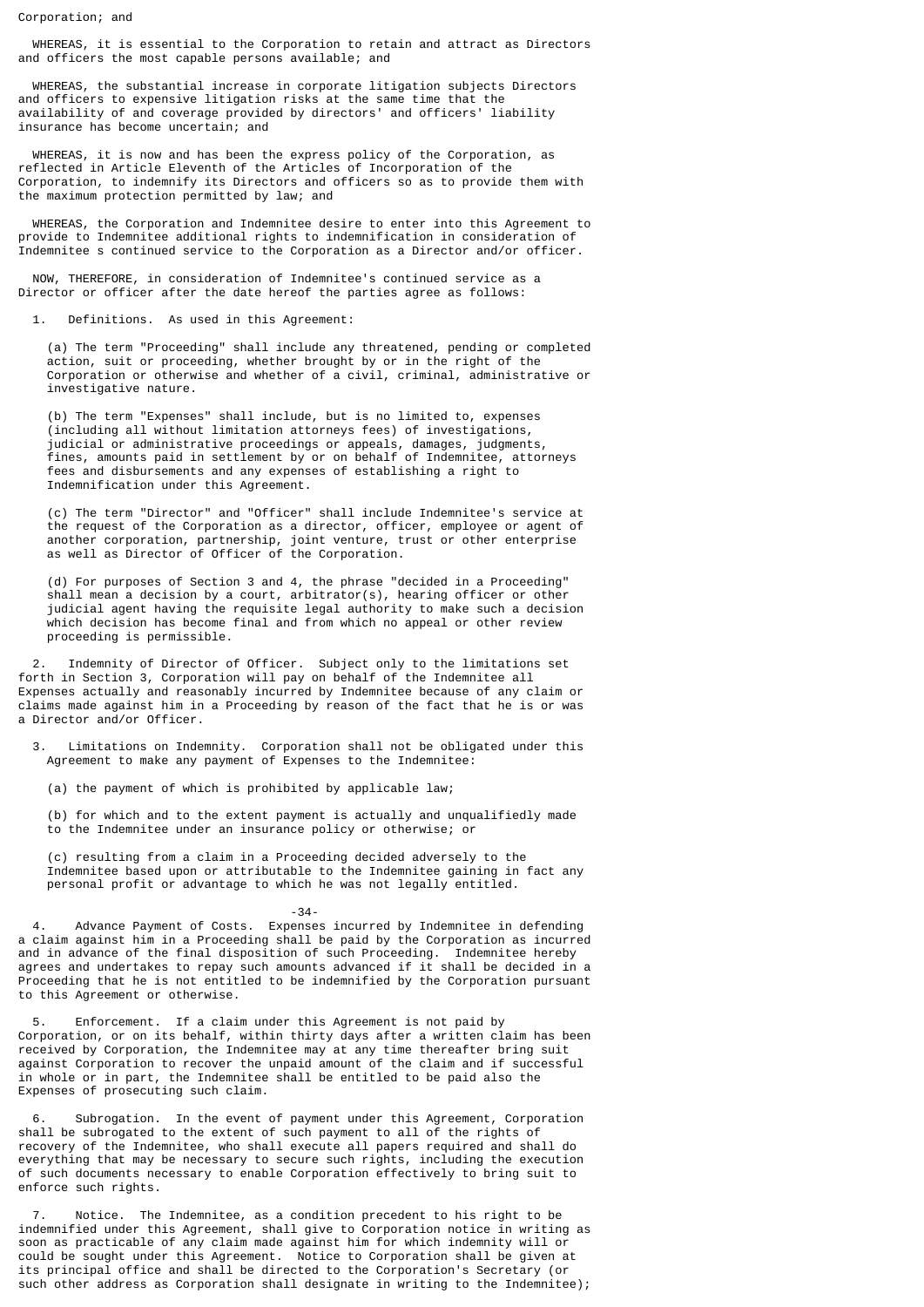notice shall be deemed received if sent by prepaid mail properly addressed, the date of such notice being the date postmarked. In addition, the Indemnitee shall give Corporation such information and cooperation as it may reasonably require.

 8. Saving Clause. If this Agreement or any portion thereof shall be invalidated on any ground by any court of competent jurisdiction, the Corporation shall nevertheless indemnify Indemnitee to the full extent permitted by any applicable portion of this Agreement that shall not have been invalidated or by any other applicable law.

 9. Indemnification Hereunder Not Exclusive. Nothing herein shall be deemed to diminish or otherwise restrict the Indemnitee's right to indemnification under any provision of the Certificate of Incorporation or Bylaws of the Corporation or under Delaware law.

 10. Applicable Law. This Agreement shall be governed by and construed in accordance with Delaware law.

 11. Counterparts. This Agreement may be executed in any number of counterparts, each of which shall constitute the original.

 12. Continuation of Indemnification. The indemnification under this Agreement shall continue as to Indemnitee even though he may have ceased to be a Director and/or Officer and shall inure to the benefit of the heirs and personal representatives of Indemnitee.

Coverage of Indemnification. The indemnification under this Agreement shall cover Indemnitee's service as a Director and/or Officer and all of his acts in such capacity, whether prior to or on or after the date of the Agreement.

 IN WITNESS WHEREOF, the parties hereto have caused this Agreement to be duly executed and signed as of the day and year first above written.

INDEMNITEE JACK HENRY & ASSOCIATES, INC.

By:

Title:

Exhibit 22

 Jack Henry & Associates, Inc. List of Company's Subsidiaries